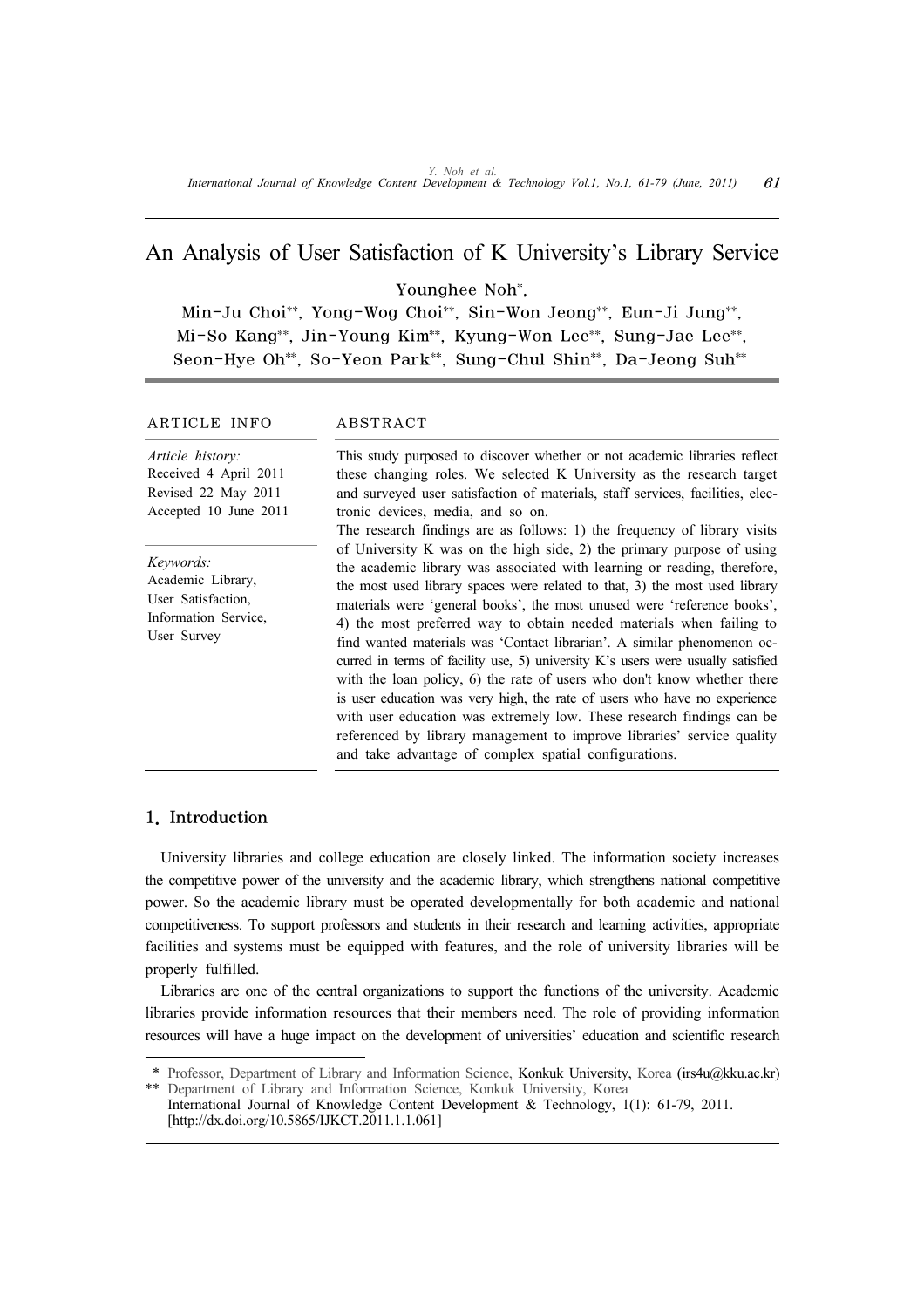(Noh, 2011).

Academic libraries collect, organize and archive their members' needed information resources, and try to provide them effectively. Recently, due to advancing computer systems and high-speed networks, academic libraries have been required to change their system operations (Back, 2001). They are transforming into complex spaces for communication, relaxation, and information commons to reflect their increased users' needs.

Korean academic libraries introduced an online search system since the 20th century. After that, they were equipped with library automation systems for the convenience of librarians and patrons. Since then, they have been continually strived to reflect environmental changes to their libraries and meet users' needs in terms of building, remodeling, information resources, facilities, and services.

This study purposed to discover whether or not academic libraries are actually reflecting these changing roles, selected K University as the research target and surveyed user satisfaction there.

### 2. Related studies

There is much research about university libraries, some especially focused on user satisfaction. In this section, we analyzed the studies related to user satisfaction in academic libraries. Back (2001) studied the operating plan for a customer-oriented library, and reported that areas with the highest satisfaction were the promptness of circulation, followed by processing fines, the library's location. The areas of lowest satisfaction were users' complaint processing speed and marketing method. Based on his study, he recommended that the library could improve the user satisfaction by raising the likelihood of finding their needed materials on the shelves and securing learning facilities. He also suggested that continuing interest in better information services is needed because user satisfaction may vary depending on situational factors.

You (2005) purposed to identify user satisfaction for an academic library in order to investigate problems in academic library management and to create library development strategies. This study also includes relative functions between academic education and academic libraries. The research method for this study is a survey for undergraduate students in K University. Results of the survey can be regarded as users' needs, and can be used for fundamental data and an assessment measure in order to develop an academic library operation plan.

Nam, Moon, and Yi (2009) studied user satisfaction in spatial composition before and after the remodeling of a university library, focusing on C university library. In this study, they analyzed changes in the configuration of space, and surveyed for user satisfaction before and after the remodel. Then the results were analyzed based on C University Library. As a result of this study, the library remodel was utilized to determine the importance of library space in the future; these results increase the quality of library service or library user satisfactions.

Nam and Choi (2011) focused on user satisfaction with e-Book services in university libraries. This research surveyed college students in Korea on their satisfaction with e-book services provided by university libraries. Their usage behavior was investigated, and the satisfaction rate for e-book usage and its service quality were analyzed to determine the status of e-book usage. The analysis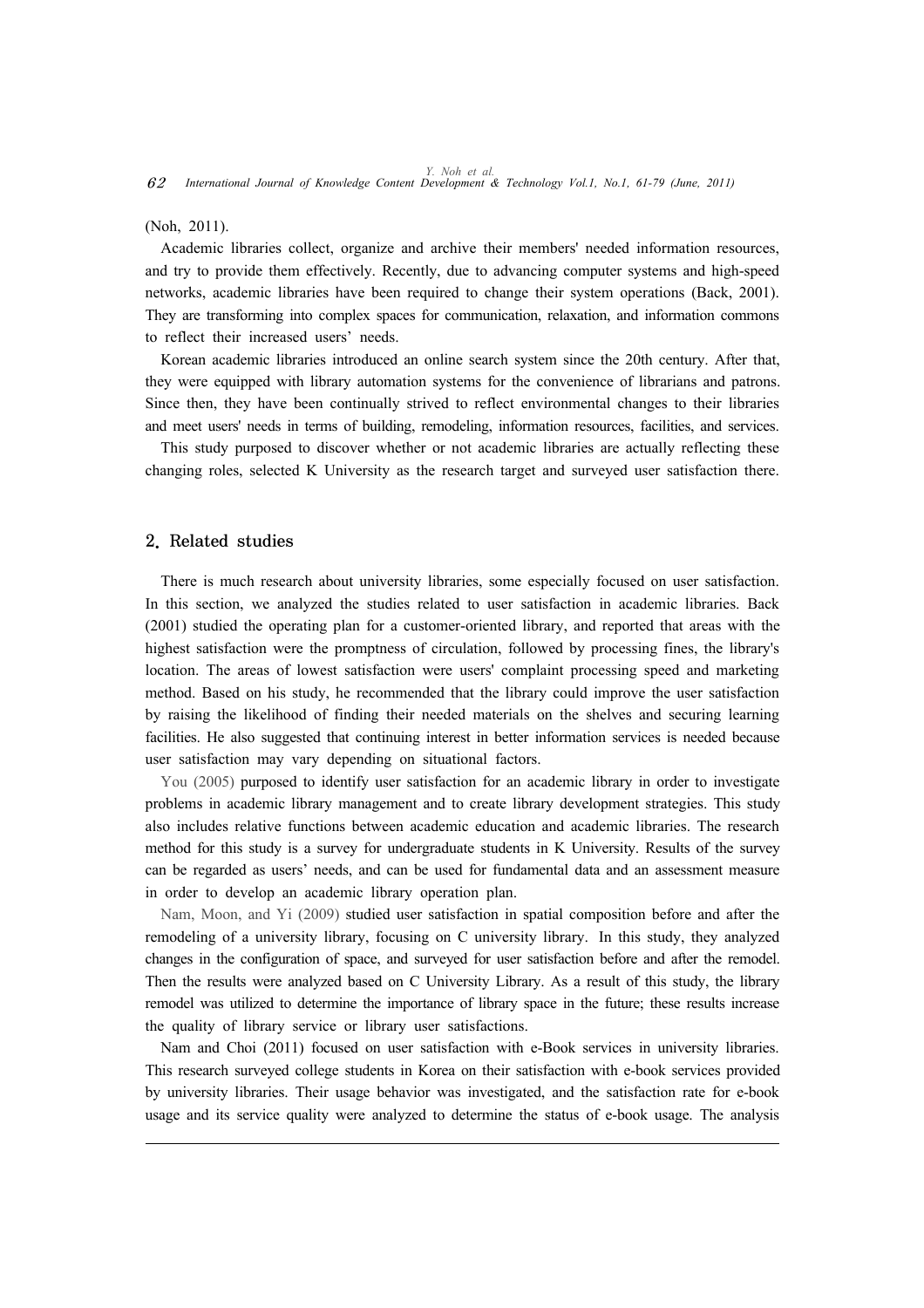showed that overall satisfaction for e-book service of university libraries was 2.93% on average. Moreover, the more frequently a student used the service, the more satisfied the student was: junior/senior-level and graduate school student groups showed higher satisfaction for e-book service than freshman and sophomore students. The most influential factor for satisfaction based on the e-book service quality was the content of the service, followed by the library support service system. Based on the findings, reinforcement of library public relations and user education, and maintenance of the variety and up-to-date status of the contents were proposed to stimulate future university library e-book services.

Kim (2008) studied the user satisfaction and loyalty of university library users. The research purpose for this paper is an adopted version of the European Customer Satisfaction Index (ECSI) in a survey performed on library users to measure user satisfaction and loyalty factors. A questionnaire was designed to integrate measurement into the library's management system for visual analysis of what users expect from the library. Results from the survey showed that users expect more improvement in the library environment and collection of printed publications. Concluding from the survey, Kim made the following suggestions to satisfy user expectations: 1) improve library environment, 2) increase collections of printed publications and periodical to meet readers' demands, 3) offer more friendly and helpful user service.

The above studies mainly evaluated the general and common factors including collection, buildings, space, and so on. But modern academic libraries are improving to 'Information Commons' space, a complex space accompanying the community and the rest, and a space providing e-services. Therefore, studies surveying all activities and all library components rather than user satisfaction with the materials should be conducted. This study surveyed and investigated the complex factors including facilities, services, environment, and so on, and user satisfaction of them overall.

# 3. Research design and methodology

#### *3.1. Data collection*

To perform this study, the researchers targeted undergraduates of university K, distributing 800 questionnaires, which is equivalent to 10 percent of all students of university K, who can be users of central library. We directly distributed the questionnaire and surveyed the extracted sample respondents. The questionnaire cover letter included the purpose of the research and survey, and also a simple statement informing them that they are the extracted samples. Afterwards, respondents had an understanding of the survey through the cover letter, and then participated in the survey voluntarily. As a result, the number of collected questionnaires from the total distributed 800 was 184, the response rate was 23%. The survey period was from May 1 through 30, 2011.

Answered and returned questionnaires were coded for each question. The primary coded data was contrasted with the original questionnaires for accuracy once again. Through a review process, primary coded data and secondary reviewed data were completed. For statistical analysis, statistical package SPSS (PASW Statistics 18) was used. For each question of the survey, frequency analysis and descriptive statistics were calculated.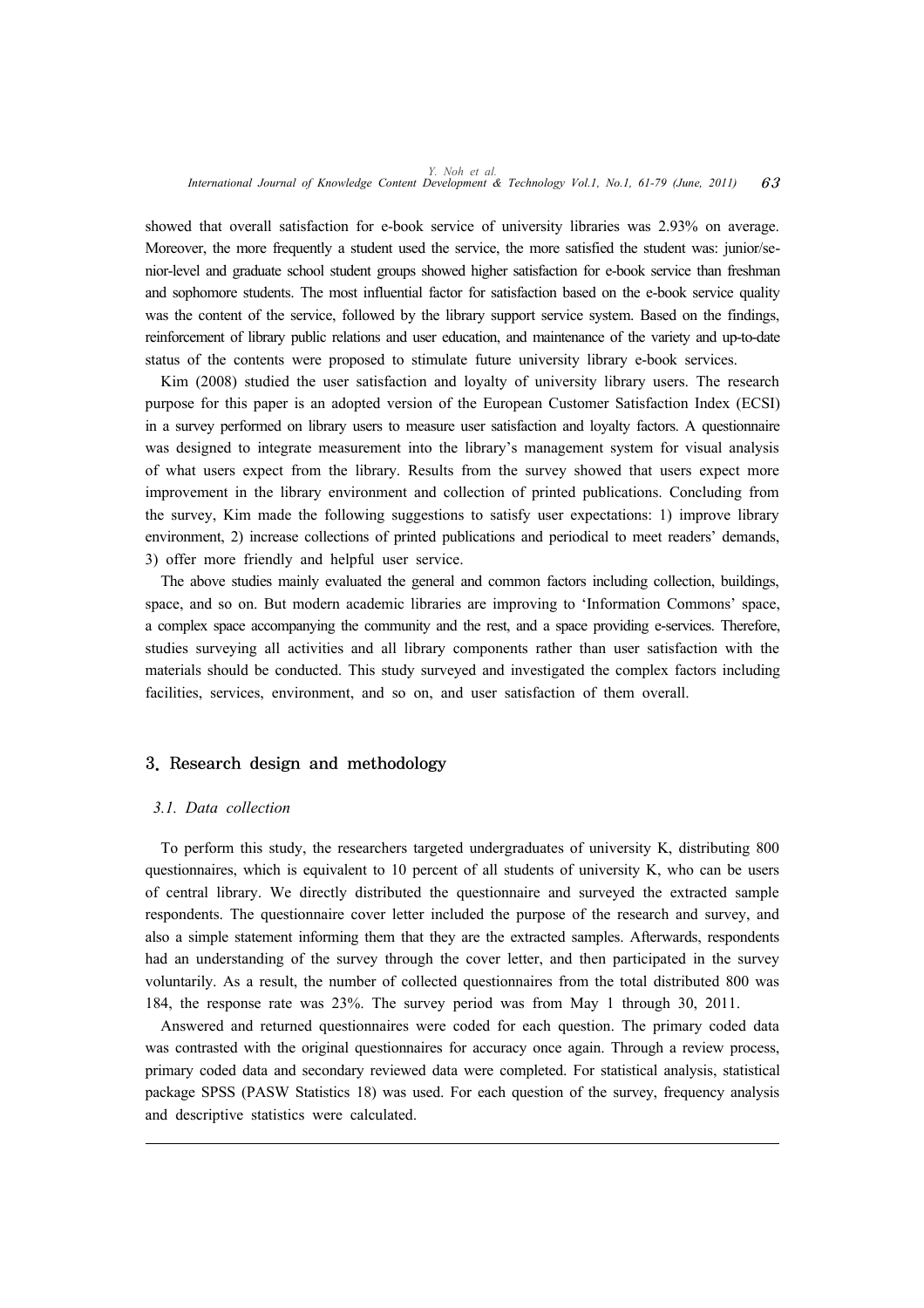# *3.2. Configuration of survey questions*

The survey questions are composed of 5 sections and 21 questions. The 5 sections are about respondents' demographic information, users' library using patterns, user satisfaction, the libraries' functionality, user training, and other comments. Contents and configuration of the questionnaire are as follows in Table 1.

| Survey area              | Detailed survey area   | Surveyed contents                               | Question<br>Number |  |  |
|--------------------------|------------------------|-------------------------------------------------|--------------------|--|--|
| Library Usage            | Library usage          | Library using frequency                         | 4                  |  |  |
|                          |                        | The main purpose for using the library          | 5                  |  |  |
|                          |                        | The materials commonly used in the library      | 6                  |  |  |
|                          |                        | The space most used in the library              | 7                  |  |  |
|                          | Troubleshooting        | How to troubleshoot from the library materials  | 8                  |  |  |
|                          |                        | How to troubleshoot from the library facilities | 9                  |  |  |
| Library using            | User satisfaction and  | Loan Period                                     | 10                 |  |  |
| satisfaction             | requirements           | The number of loaned books                      | 11                 |  |  |
| and the needs<br>of user |                        | Library Services                                | 12                 |  |  |
| training                 |                        | Timeliness of library materials                 | 13                 |  |  |
|                          |                        | Variety of library materials                    | 14                 |  |  |
|                          |                        | Library Facilities and Environments             | 15                 |  |  |
|                          |                        | Requirements for new space                      | 16                 |  |  |
|                          | needs of user training | Aware of the presence of user education         | 17                 |  |  |
|                          |                        | Whether or not educational experience           | 18                 |  |  |
|                          |                        | Number of trainings received                    | 19                 |  |  |
|                          |                        | Satisfaction with user training                 | 20                 |  |  |
|                          |                        | Needs for user training in the library          | 21                 |  |  |
| Demographic              | Gender                 |                                                 | 1                  |  |  |
| information              | Year                   |                                                 |                    |  |  |
|                          | School of Study        |                                                 | 3                  |  |  |

Table 1. Items and configuration of the questionnaire

# 4. Results

# *4.1. Demographic Information*

In this part, we presented the gender, year, and school of study of K university library's users. The following Table 3 is about year by gender. Comparing the gender of respondents, the number of male respondents was 72 to 112 female respondents, meaning female respondents were higher than men by approximately 20%. The distribution of year ranges from17.4% (Year 2) to 33.7% (Year 4); it can be said the number of respondents by year are distributed evenly.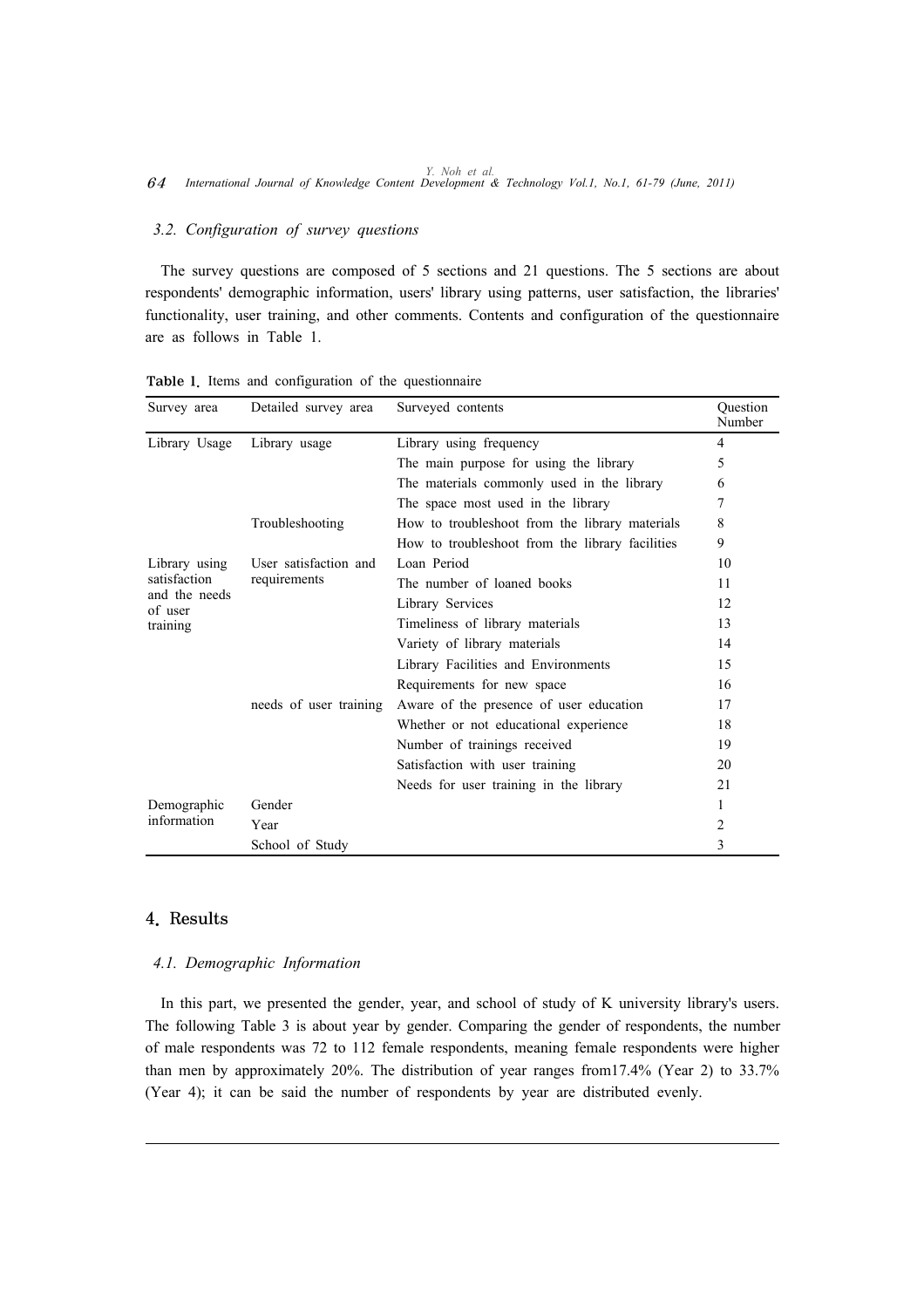|        |        |               | Year in University |        |          |        | All    |
|--------|--------|---------------|--------------------|--------|----------|--------|--------|
|        |        |               | Year 1             | Year 2 | Year 3   | Year 4 |        |
| Gender | Male   | freq.         | 17                 | 16     | 18       | 21     | 72     |
|        |        | $\%$          | $9.2\%$            | 8.7%   | 9.8%     | 11.4%  | 39.1%  |
|        | Female | freq.         | 27                 | 16     | 28       | 41     | 112    |
|        |        | $\frac{0}{0}$ | 14.7%              | 8.7%   | $15.2\%$ | 22.3%  | 60.9%  |
| All    |        | freq.         | 44                 | 32     | 46       | 62     | 184    |
|        |        | $\%$          | 23.9%              | 17.4%  | 25.0%    | 33.7%  | 100.0% |

Table 2. Year by Gender

The following Table 3 shows the distribution of respondents by colleges. K University's six colleges were surveyed for this study. When comparing the number of respondents by colleges, College of Humanities was the highest with 39.7%, and College of Global Studies was the lowest with 6.5%. When separated by gender, female respondents in college of Humanities were examined most with 51 respondents (27.7%).

Table 3. College by Gender

|        |        |               | College    |                           |                            |                    |                     |                                            | All    |
|--------|--------|---------------|------------|---------------------------|----------------------------|--------------------|---------------------|--------------------------------------------|--------|
|        |        |               | Humanities | Social<br><b>Sciences</b> | Natural<br><b>Sciences</b> | Art $\&$<br>Design | & Health<br>Science | Biomedical College of<br>Global<br>Studies |        |
| Gender | Male   | freq.         | 22         | 20                        | 16                         |                    | 8                   | 5                                          | 72     |
|        |        | $\frac{0}{0}$ | 12.0%      | 10.9%                     | 8.7%                       | $.5\%$             | 4.3%                | $2.7\%$                                    | 39.1%  |
|        | Female | freq.         | 51         | 17                        | 12                         | 13                 | 12                  |                                            | 112    |
|        |        | $\%$          | 27.7%      | $9.2\%$                   | 6.5%                       | 7.1%               | 6.5%                | 3.8%                                       | 60.9%  |
| All    |        | freq.         | 73         | 37                        | 28                         | 14                 | 20                  | 12                                         | 184    |
|        |        | $\%$          | 39.7%      | 20.1%                     | 15.2%                      | 7.6%               | 10.9%               | 6.5%                                       | 100.0% |

The following Table 4 is the correlation table between Year and Colleges. The college and year showing the highest response rate were  $4<sup>th</sup>$  Year in college of Humanities, followed by the  $3<sup>rd</sup>$ Year in the same college. College of Art & Design showed the lowest response rate.

|      | Response |               | Colleges   |                    |                     |                    |                                            |                   |        |  |
|------|----------|---------------|------------|--------------------|---------------------|--------------------|--------------------------------------------|-------------------|--------|--|
|      |          |               | Humanities | Social<br>Sciences | Natural<br>Sciences | Art $\&$<br>Design | <b>Biomedical</b><br>$&$ Health<br>Science | Global<br>Studies |        |  |
| Year | Year 1   | freq.         | 3          | 10                 |                     | 8                  | 8                                          | 8                 | 44     |  |
|      |          | $\%$          | $1.6\%$    | 5.4%               | 3.8%                | 4.3%               | 4.3%                                       | 4.3%              | 23.9%  |  |
|      | Year 2   | No            | 19         | 4                  | 2                   | $\theta$           | 5                                          | 2                 | 32     |  |
|      |          | $\%$          | 10.3%      | $2.2\%$            | 1.1%                | $.0\%$             | 2.7%                                       | 1.1%              | 17.4%  |  |
|      | Year 3   | freq.         | 21         | 7                  | 11                  | 3                  | 3                                          |                   | 46     |  |
|      |          | $\%$          | 11.4%      | 3.8%               | $6.0\%$             | 1.6%               | 1.6%                                       | $.5\%$            | 25.0%  |  |
|      | Year 4   | freq.         | 30         | 16                 | 8                   | 3                  | $\overline{4}$                             |                   | 62     |  |
|      |          | $\frac{0}{0}$ | 16.3%      | 8.7%               | 4.3%                | 1.6%               | $2.2\%$                                    | $.5\%$            | 33.7%  |  |
| All  |          | freq.         | 73         | 37                 | 28                  | 14                 | 20                                         | 12                | 184    |  |
|      |          | $\%$          | 39.7%      | 20.1%              | 15.2%               | 7.6%               | 10.9%                                      | 6.5%              | 100.0% |  |

Table 4. Correlation table of years and college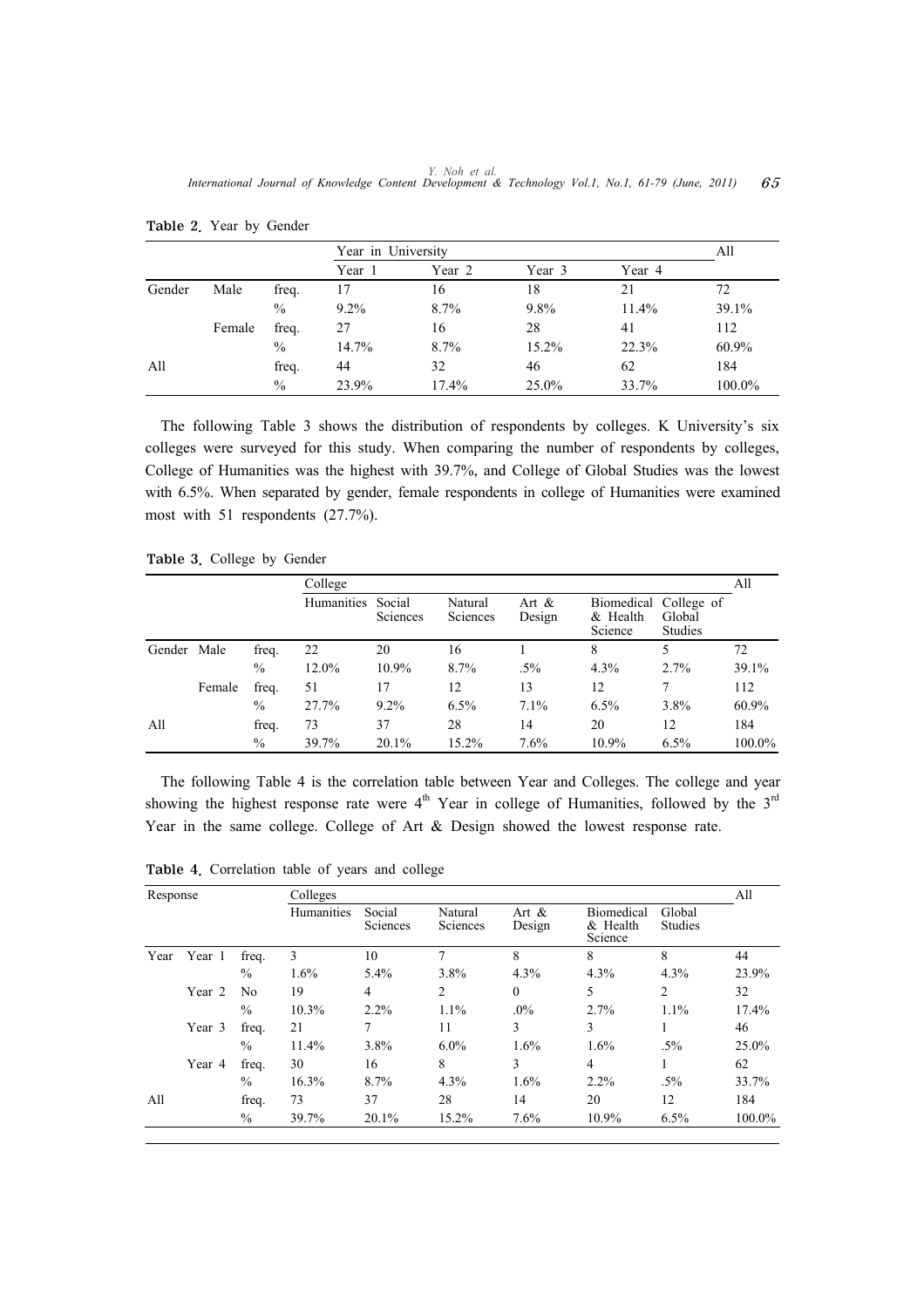#### *4.2. Frequency of library visit*

The following Table 5 is about the frequency which K University users visit and use the central library. The question asking about their library visit frequency was composed of 5 possible responses: 1-3 times a week, 4 or more times a week, 1-3 times a month, 1-3 times in one semester, and never use. The 'never use' response was zero, so four responses were analyzed.

In analysis of 'frequency of library visits', '1-3 times a week' is the most frequently chosen, '1-3 times in one semester' was the least. Overall, it can be said that the frequency of library visits were on the high side.

When analyzing 'frequency of library visit' by gender, the number of respondents answering that they use the library in '1-3 times a week', was the highest with 50.5% (93 respondents). It was followed by 'more than 4 times a week' with 41 respondents (22.3 percent), '1-3 times per month' with 40 (21.7%), '1-3 times in one semester' with 10 people (5.4 percent). Overall, female users (60.9%) visited the library more frequently compared to male with 3.91%. Especially, the female response rate answering '1-3 times a week' was the highest.

When analyzing by year, the highest number of respondents was  $4<sup>th</sup>$  year (62 respondents, 33.7%), followed by  $3<sup>rd</sup>$  year (25.8%),  $1<sup>st</sup>$  year (23.9%), and  $2<sup>nd</sup>$  year (25.0%). And In the cross-analysis of year and frequency of visits, the highest point is the 4th year responding '1-3 times a week' (35 respondents, 19.0%).

When analyzing the frequency of library visits by colleges, the college of Humanities recording 39.7% (73 respondents) showed the highest, followed by college of Social Science with 20.1% (37), college of Natural Science with 15.2% (28). College of Global Studies showed the lowest visit rate. In the cross-analysis of colleges and frequency of visits, the highest point is the college of Humanities responding '1-3 times a week' (35 respondents, 19.0%).

|        |                     |               | Frequency of library visit |                                       |       |                              | All   |
|--------|---------------------|---------------|----------------------------|---------------------------------------|-------|------------------------------|-------|
|        |                     |               | $1-3$ times a<br>week      | 4 or more times 1-3 times a<br>a week | month | 1-3 times in<br>one semester |       |
| Gender | Male                | freq.         | 33                         | 21                                    | 14    | $\overline{4}$               | 72    |
|        |                     | $\frac{0}{0}$ | 17.9%                      | 11.4%                                 | 7.6%  | 2.2%                         | 39.1% |
|        | Female              | freq.         | 60                         | 20                                    | 26    | 6                            | 112   |
|        |                     | $\frac{0}{0}$ | 32.6%                      | 10.9%                                 | 14.1% | 3.3%                         | 60.9% |
| Year   | Year 1              | freq.         | 25                         | 8                                     | 10    | 1                            | 44    |
|        |                     | $\frac{0}{0}$ | 13.6%                      | 4.3%                                  | 5.4%  | $.5\%$                       | 23.9% |
|        | Year 2              | freq.         | 13                         | 6                                     | 12    | $\mathbf{1}$                 | 32    |
|        |                     | $\%$          | 7.1%                       | 3.3%                                  | 6.5%  | $.5\%$                       | 17.4% |
|        | Year 3              | freq.         | 20                         | 14                                    | 8     | $\overline{4}$               | 46    |
|        |                     | $\%$          | 10.9%                      | 7.6%                                  | 4.3%  | $2.2\%$                      | 25.0% |
|        | Year 4              | freq.         | 35                         | 13                                    | 10    | $\overline{4}$               | 62    |
|        |                     | $\frac{0}{0}$ | 19.0%                      | 7.1%                                  | 5.4%  | $2.2\%$                      | 33.7% |
|        | Colleges Humanities | freq.         | 35                         | 19                                    | 16    | 3                            | 73    |
|        |                     | $\frac{0}{0}$ | 19.0%                      | 10.3%                                 | 8.7%  | 1.6%                         | 39.7% |

Table 5. Frequency of library visit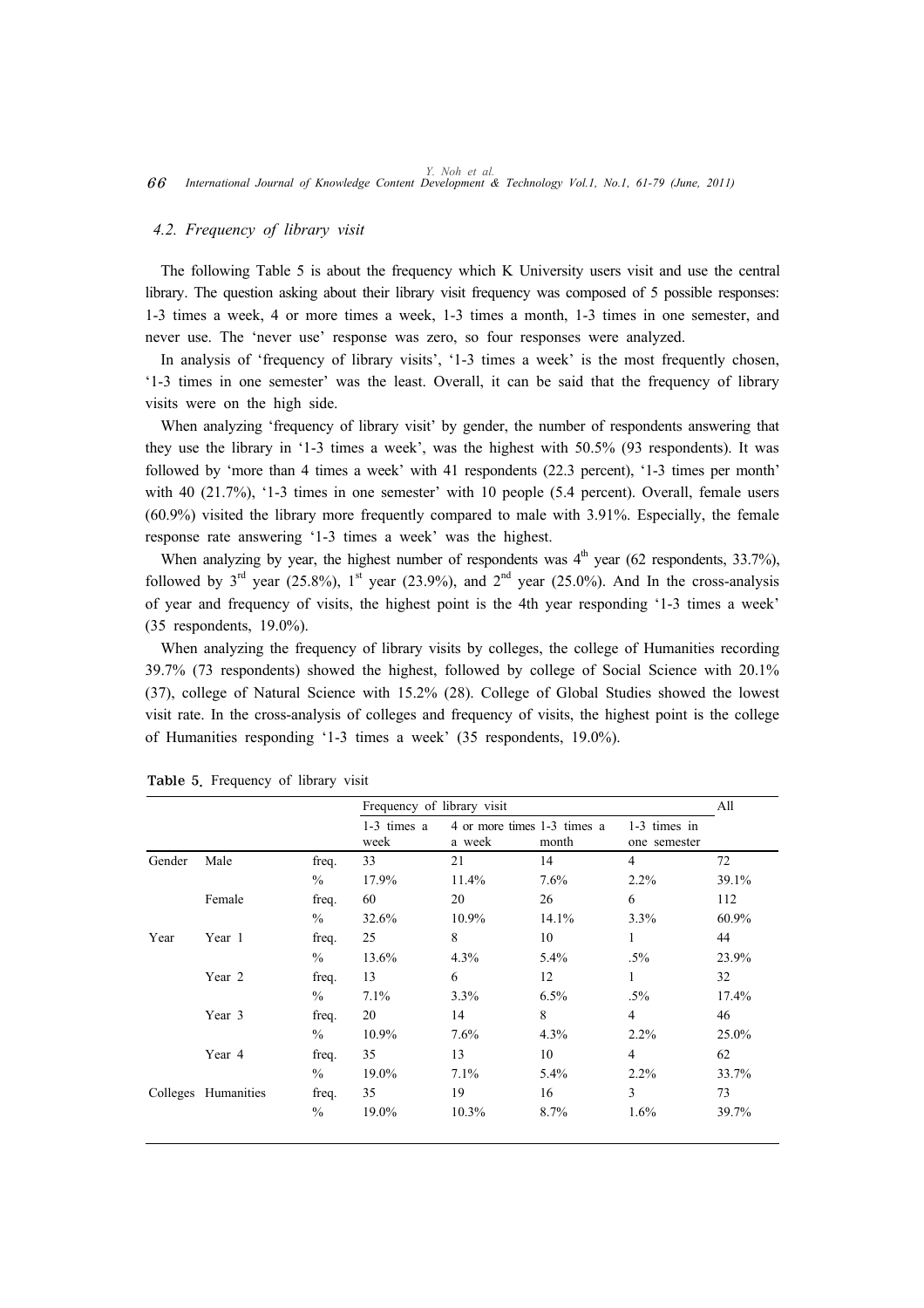|     |                  |       | Frequency of library visit |                |                                      |                              | All     |
|-----|------------------|-------|----------------------------|----------------|--------------------------------------|------------------------------|---------|
|     |                  |       | $1-3$ times a<br>week      | a week         | 4 or more times 1-3 times a<br>month | 1-3 times in<br>one semester |         |
|     | Social Science   | freq. | 21                         | 6              | 9                                    |                              | 37      |
|     |                  | $\%$  | 11.4%                      | $3.3\%$        | 4.9%                                 | $.5\%$                       | 20.1%   |
|     | Natural Sciences | freq. | 14                         | $\overline{4}$ | 7                                    | 3                            | 28      |
|     |                  | $\%$  | 7.6%                       | $2.2\%$        | 3.8%                                 | 1.6%                         | 15.2%   |
|     | Art & Design     | freq. | 5                          | $\overline{2}$ | 6                                    | 1                            | 14      |
|     |                  | $\%$  | 2.7%                       | $1.1\%$        | $3.3\%$                              | $.5\%$                       | 7.6%    |
|     | Biomedical &     | freq. | 10                         | 7              | 1                                    | 2                            | 20      |
|     | Health Science   | $\%$  | 5.4%                       | 3.8%           | $.5\%$                               | 1.1%                         | 10.9%   |
|     | Global Studies   | freq. | 8                          | 3              | 1                                    | $\mathbf{0}$                 | 12      |
|     |                  | $\%$  | 4.3%                       | 1.6%           | $.5\%$                               | $.0\%$                       | $6.5\%$ |
| All |                  | freq. | 93                         | 41             | 40                                   | 10                           | 184     |
|     |                  | $\%$  | 50.5%                      | 22.3%          | 21.7%                                | 5.4%                         | 100.0%  |

*Y. Noh et al. International Journal of Knowledge Content Development & Technology Vol.1, No.1, 61-79 (June, 2011)* 67

# *4.3. The purpose of using the library*

The users' purpose in using the library was surveyed, allowing them to choose three of the many possible responses. As a result, the total number of responses was 436. The results are summarized in Table 6.

The primary purpose of using the academic library was circulation (31.9%), followed by study subjects, homework (17.7%), class (lecture) preparation (11.5%), and reading books/journal/magazines (10.1%). All of the above purposes are items associated with learning or reading, therefore it can be said that users' library using purposes are related to learning and reading. On the other hand, the rate of respondents who visit the library to meet friends or to make use of facilities, or for leisure, was very low (about 5%).

| Library use purpose                                          | Respondents | Percent |
|--------------------------------------------------------------|-------------|---------|
| Circulations                                                 | 139         | 31.9    |
| For reading books/journal/magazines                          | 44          | 10.1    |
| Reference service from Librarians                            | 1           | 0.2     |
| Class (lecture) Preparation                                  | 50          | 11.5    |
| Data collection for research                                 | 3           | 0.7     |
| Interlibrary loans (Documents Delivery Service)              | 1           | 0.2     |
| Information retrieval                                        | 27          | 6.2     |
| Using audio-visual materials                                 | 31          | 7.1     |
| Study subjects, homework                                     | 77          | 17.7    |
| Job preparation / qualification                              | 14          | 3.2     |
| Utilizing electronic equipment (copiers, printers, scanners) | 25          | 5.7     |
| Meet friends                                                 | 12          | 2.8     |
| Using rest facilities                                        | 9           | 2.1     |
| Others                                                       | 3           | 0.7     |
| Total                                                        | 436         | 100.0   |

Table 6. The purpose of using the library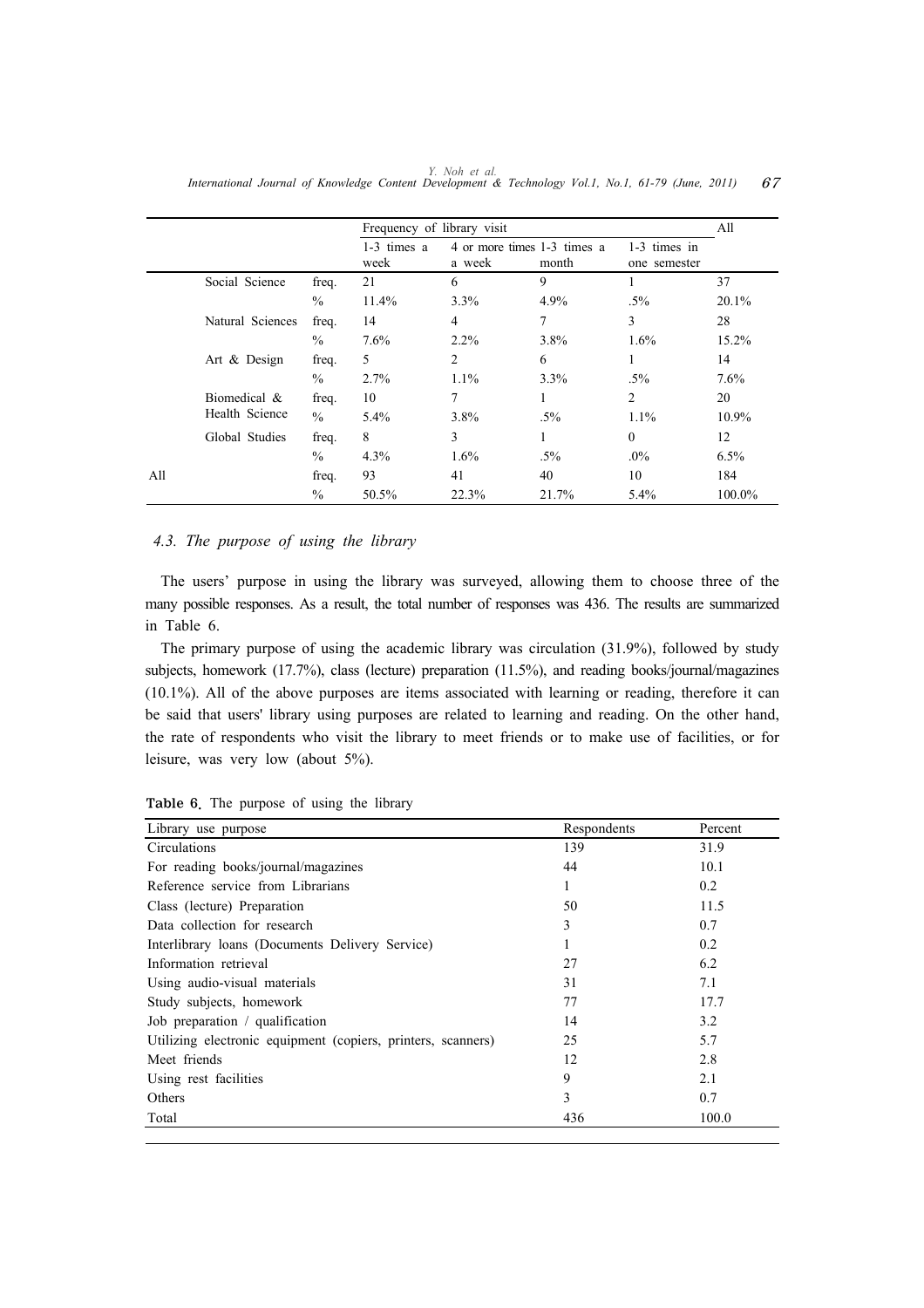#### *4.4. The most used library space*

The following Table 7 is the results of question items that asked which space respondents use most. The number of respondents with 'no answer' was recorded. As a result, the most used library space was 'resource reading room' (53.8%), followed by 'multimedia information square' (17.4%), 'reading room' (12.5%), and 'job library' (10.3%). On the other hand, the most unused space was 'group study room' and 'serials room', both were 2.2%. The main reason why the serials room is not used is most likely because most serials' articles can be accessed online due to the development of information technology.

When analyzing 'the most used library space' by gender, it was found that female users used the following library spaces often: Resource reading room, Multimedia information square, and Reading room. On the other hand, male users used the following library spaces often: Resource reading room, Reading room, and Multimedia information square.

When analyzing 'the most used library space' by year, it was found that 'Resource reading room' was the highest used library space for most years. When analyzing it by colleges, 'Resource reading room' was the highest used library space for most of the colleges. It was found that students in the College of Biomedical & Health Science, compared to other colleges, used 'Multimedia information square' and 'Job Library' in particular.

|        |                     |               | Library spaces           |                                     |                |                                                 |                |                        |                 |                | All   |
|--------|---------------------|---------------|--------------------------|-------------------------------------|----------------|-------------------------------------------------|----------------|------------------------|-----------------|----------------|-------|
|        |                     |               | N <sub>o</sub><br>answer | Resource Serials<br>reading<br>room | room           | Multimedia Job<br>information Library<br>square |                | Group<br>study<br>room | Reading<br>room | Others         |       |
| Gender | Male                | freq.         | $\theta$                 | 32                                  | $\mathbf{1}$   | 12                                              | 6              | $\overline{4}$         | 17              | $\theta$       | 72    |
|        |                     | $\frac{0}{0}$ | .0%                      | 17.4%                               | $.5\%$         | 6.5%                                            | 3.3%           | 2.2%                   | 9.2%            | .0%            | 39.1% |
|        | Female              | freq.         | $\mathbf{1}$             | 67                                  | 3              | 20                                              | 13             | $\overline{0}$         | 6               | $\overline{2}$ | 112   |
|        |                     | $\%$          | $.5\%$                   | 36.4%                               | 1.6%           | 10.9%                                           | 7.1%           | $.0\%$                 | 3.3%            | 1.1%           | 60.9% |
| Year   | Year 1              | freq.         | $\overline{0}$           | 16                                  | $\overline{0}$ | 12                                              | $\tau$         | $\mathbf{1}$           | 8               | $\overline{0}$ | 44    |
|        |                     | $\frac{0}{0}$ | $.0\%$                   | 8.7%                                | $.0\%$         | 6.5%                                            | 3.8%           | $.5\%$                 | 4.3%            | $.0\%$         | 23.9% |
|        | Year 2              | freq.         | $\overline{0}$           | 16                                  | $\overline{2}$ | $\overline{3}$                                  | 5              | $\mathbf{1}$           | 5               | $\overline{0}$ | 32    |
|        |                     | $\frac{0}{0}$ | $.0\%$                   | 8.7%                                | 1.1%           | 1.6%                                            | 2.7%           | $.5\%$                 | 2.7%            | $.0\%$         | 17.4% |
|        | Year 3              | freq.         | $\mathbf{1}$             | 24                                  | $\mathbf{1}$   | 9                                               | $\overline{2}$ | $\overline{2}$         | 6               | $\mathbf{1}$   | 46    |
|        |                     | $\%$          | $.5\%$                   | 13.0%                               | $.5\%$         | 4.9%                                            | 1.1%           | 1.1%                   | 3.3%            | $.5\%$         | 25.0% |
|        | Year 4              | freq.         | $\overline{0}$           | 43                                  | $\mathbf{1}$   | 8                                               | 5              | $\overline{0}$         | $\overline{4}$  | $\mathbf{1}$   | 62    |
|        |                     | $\%$          | $.0\%$                   | 23.4%                               | $.5\%$         | 4.3%                                            | 2.7%           | $.0\%$                 | 2.2%            | $.5\%$         | 33.7% |
|        | Colleges Humanities | freq.         | $\mathbf{1}$             | 44                                  | $\overline{2}$ | 13                                              | $\overline{4}$ | $\mathbf{1}$           | 6               | $\overline{2}$ | 73    |
|        |                     | $\frac{0}{0}$ | $.5\%$                   | 23.9%                               | 1.1%           | 7.1%                                            | 2.2%           | $.5\%$                 | 3.3%            | 1.1%           | 39.7% |
|        | Social              | freq.         | $\overline{0}$           | 23                                  | $\mathbf{0}$   | 6                                               | $\overline{2}$ | $\mathbf{1}$           | 5               | $\overline{0}$ | 37    |
|        | Science             | $\%$          | .0%                      | 12.5%                               | $.0\%$         | 3.3%                                            | 1.1%           | $.5\%$                 | 2.7%            | $.0\%$         | 20.1% |
|        | Natural             | freq.         | $\overline{0}$           | 13                                  | $\mathbf{1}$   | $\overline{2}$                                  | $\overline{4}$ | $\overline{2}$         | 6               | $\theta$       | 28    |
|        | Sciences            | $\%$          | .0%                      | 7.1%                                | $.5\%$         | 1.1%                                            | 2.2%           | 1.1%                   | 3.3%            | $.0\%$         | 15.2% |
|        | Art $\&$            | freq.         | $\overline{0}$           | $\tau$                              | $\mathbf{1}$   | $\overline{3}$                                  | $\overline{c}$ | $\overline{0}$         | $\mathbf{1}$    | $\overline{0}$ | 14    |
|        | Design              | $\frac{0}{0}$ | .0%                      | 3.8%                                | $.5\%$         | 1.6%                                            | 1.1%           | $.0\%$                 | $.5\%$          | $.0\%$         | 7.6%  |

| Table 7. The most used library space |  |  |  |  |  |
|--------------------------------------|--|--|--|--|--|
|--------------------------------------|--|--|--|--|--|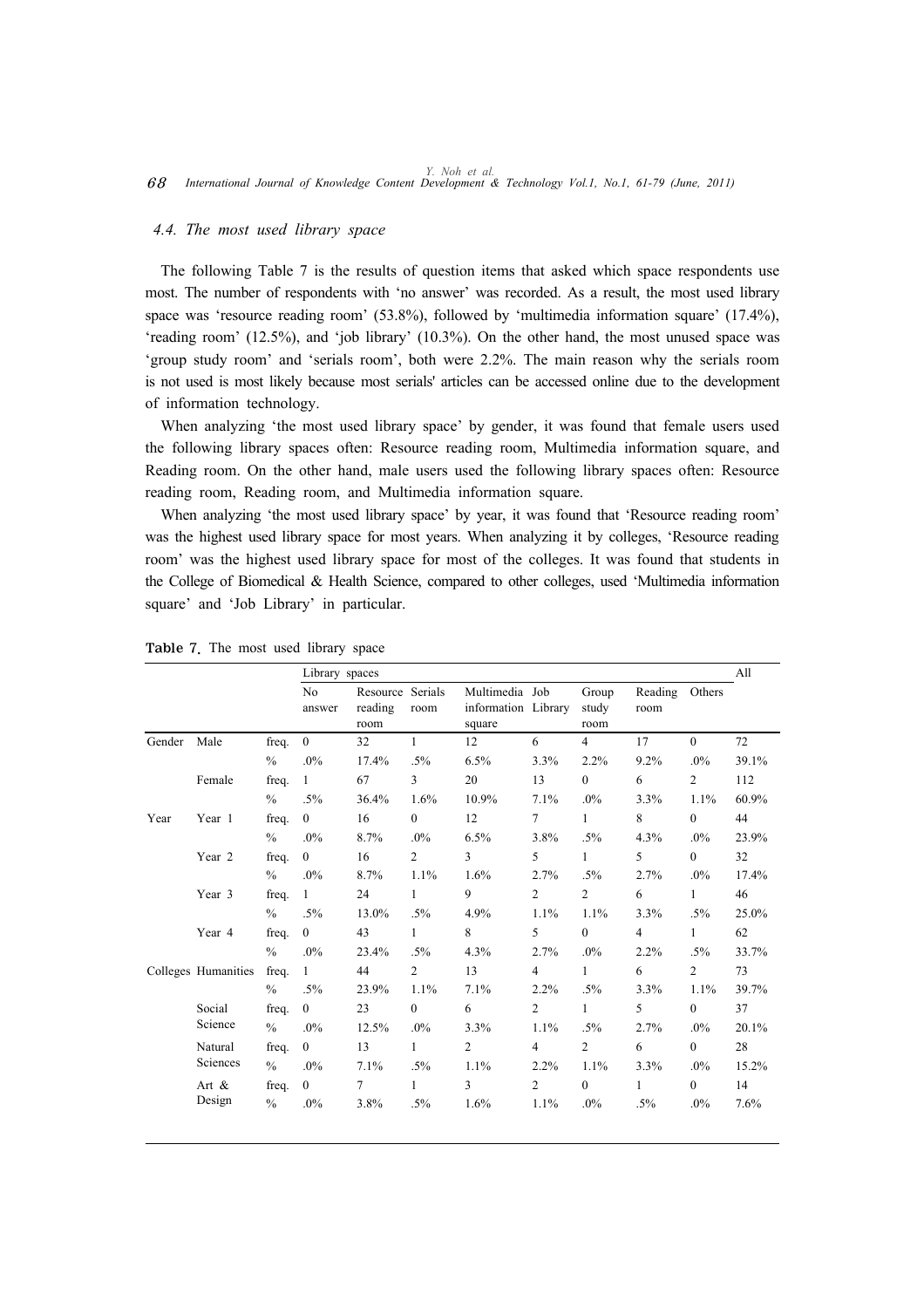|     |                                   |                            | Library spaces |                                     |                         |                                                 |              |                           |                 |                        | All           |
|-----|-----------------------------------|----------------------------|----------------|-------------------------------------|-------------------------|-------------------------------------------------|--------------|---------------------------|-----------------|------------------------|---------------|
|     |                                   |                            | No<br>answer   | Resource Serials<br>reading<br>room | room                    | Multimedia Job<br>information Library<br>square |              | Group<br>study<br>room    | Reading<br>room | Others                 |               |
|     | Biomedical<br>& Health<br>Science | freq. 0<br>$\frac{0}{0}$   | $.0\%$         | 3.8%                                | $\boldsymbol{0}$<br>.0% | 5<br>2.7%                                       | 5<br>2.7%    | $\theta$<br>$.0\%$        | 3<br>1.6%       | $\Omega$<br>$.0\%$     | 20<br>10.9%   |
|     | Global<br>Studies                 | freq. $0$<br>$\frac{0}{0}$ | .0%            | 5<br>2.7%                           | $\mathbf{0}$<br>.0%     | 3<br>1.6%                                       | 2<br>$1.1\%$ | $\theta$<br>$.0\%$        | 2<br>1.1%       | $\theta$<br>$.0\%$     | 12<br>6.5%    |
| All |                                   | freq.<br>$\%$              | $.5\%$         | 99<br>53.8%                         | $\overline{4}$<br>2.2%  | 32<br>17.4%                                     | 19<br>10.3%  | $\overline{4}$<br>$2.2\%$ | 23<br>12.5%     | $\overline{c}$<br>1.1% | 184<br>100.0% |

*Y. Noh et al. International Journal of Knowledge Content Development & Technology Vol.1, No.1, 61-79 (June, 2011)* 69

#### *4.5. The most used library materials*

Allowing the user to choose three possible responses, it was surveyed which materials they used most commonly in the library. As a result, the total number of responses was 305, excluding the 'no response'. The results are summarized in Table 8.

The rate of respondents answering that they mainly used 'general books' is the highest (53.1%), followed by thesis (11.1%), Electronic Information and Audio-visual material (both 10.8%). The response rate for 'reference materials' was the lowest.

|           | The most used library materials | Respondents | Percent |
|-----------|---------------------------------|-------------|---------|
| Materials | General books                   | 162         | 53.1    |
|           | Serials                         | 31          | 10.2    |
|           | Thesis                          | 34          | 11.1    |
|           | Electronic Information          | 33          | 10.8    |
|           | Audio-visual                    | 33          | 10.8    |
|           | Reference resources             | 10          | 3.3     |
| Others    |                                 | 2           | 0.7     |
|           | Total                           | 305         | 100.0   |

Table 8. The most used library materials

#### *4.6. How to obtain their needed resources (the non-collection resources)*

The following Table 9 is the results of question items that concern the most preferred way to obtain needed materials when failing to find the wanted materials. As a result, the rate of respondents answering that they mainly contact librarians is the highest (24.5%), followed by 'Request for Library Purchase' (19.6%), and 'Abandon' (14.7%). 'Asking friends and professor' was the lowest (5.4%).

When analyzing how to obtain 'Non-collection resources' by gender, it seems that both female and male users most preferred to contact librarians. However, as a second priority, female users preferred to request for library purchase, but males preferred to search for related materials.

When analyzing how to obtain 'Non-collection resources' by year, it was analyzed that abandonment by low-years is significantly higher. As can be seen from Table 9, the higher the year, the rate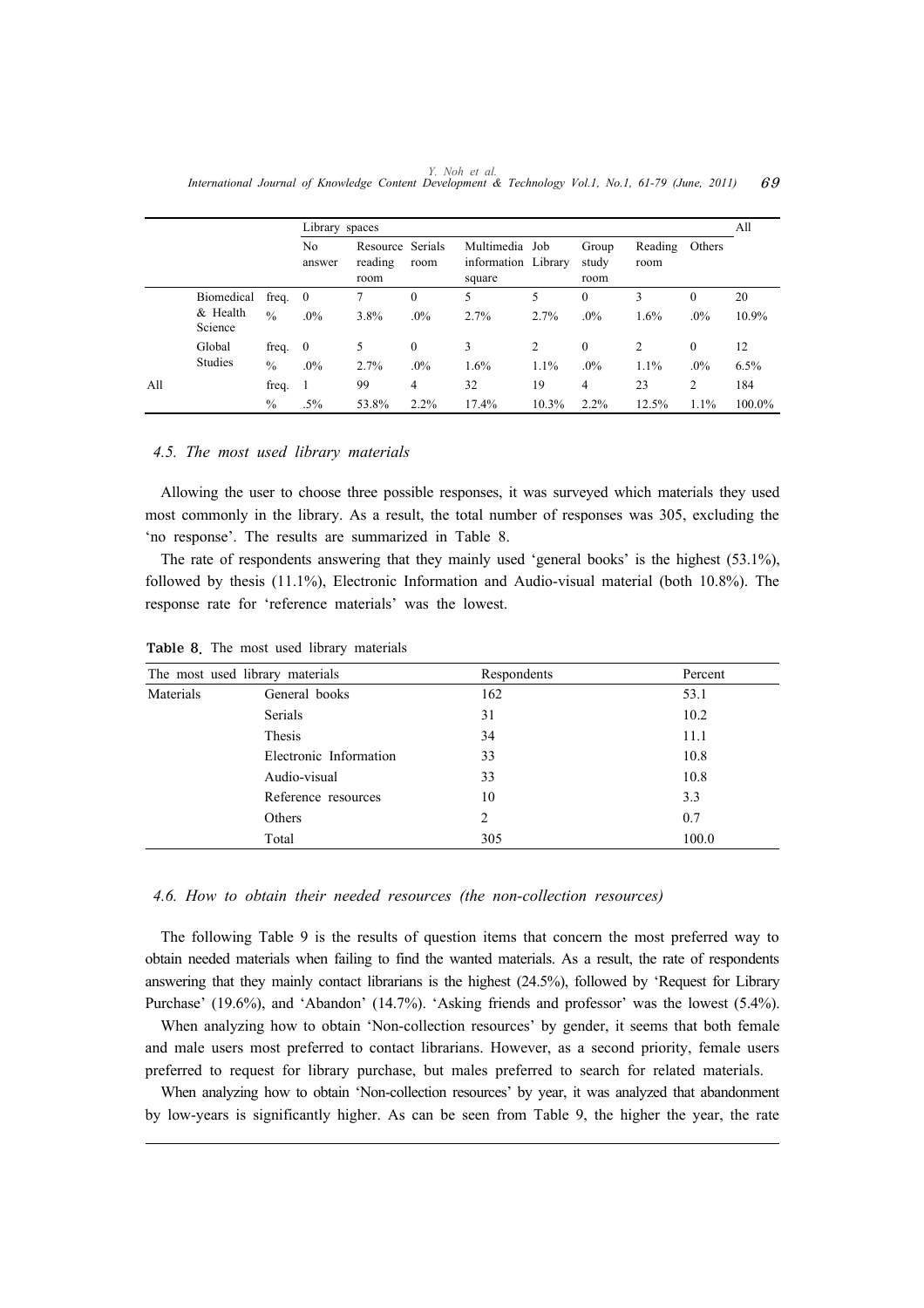to take active solutions increases gradually.

When analyzing the results by colleges, students in colleges of Humanities, Social Science, and Natural Sciences seem to acquire their needed resources within the library more actively. On the other hand, students in colleges of Art & Design, Biomedical & Health Science, and Global Studies seem reluctant to obtain needed resources within the library. The rate of abandonment was very high.

|          |                     |               |                      | How to obtain their needed resources |                                          |                    |                                             |                  |                |                         | All    |
|----------|---------------------|---------------|----------------------|--------------------------------------|------------------------------------------|--------------------|---------------------------------------------|------------------|----------------|-------------------------|--------|
|          |                     |               | Contact<br>librarian | Searching<br>related<br>materials    | Request for Using<br>library<br>purchase | other<br>libraries | Asking to Personal<br>friends.<br>professor | purchase         | Abandon Others |                         |        |
| Gender   | Male                | freq.         | 18                   | 15                                   | 12                                       | 5                  | 5                                           | 7 <sup>7</sup>   | 9              | $\mathbf{1}$            | 72     |
|          |                     | $\%$          | 9.8%                 | 8.2%                                 | 6.5%                                     | 2.7%               | 2.7%                                        | 3.8%             | 4.9%           | $.5\%$                  | 39.1%  |
|          | Female              | freq.         | 27                   | 11                                   | 24                                       | 12                 | 5                                           | 10               | 18             | 5                       | 112    |
|          |                     | $\%$          | 14.7%                | 6.0%                                 | 13.0%                                    | 6.5%               | 2.7%                                        | 5.4%             | 9.8%           | 2.7%                    | 60.9%  |
| Year     | Year 1              | freq.         | 11                   | $\overline{4}$                       | $\overline{3}$                           | $\tau$             | $\overline{4}$                              | $\tau$           | 8              | $\mathbf{0}$            | 44     |
|          |                     | $\%$          | 6.0%                 | 2.2%                                 | 1.6%                                     | 3.8%               | 2.2%                                        | 3.8%             | 4.3%           | $.0\%$                  | 23.9%  |
|          | Year 2              | freq.         | 8                    | $\overline{4}$                       | 6                                        | $\mathbf{1}$       | $\overline{2}$                              | $\overline{2}$   | 8              | $\mathbf{1}$            | 32     |
|          |                     | $\%$          | 4.3%                 | 2.2%                                 | 3.3%                                     | $.5\%$             | 1.1%                                        | 1.1%             | 4.3%           | $.5\%$                  | 17.4%  |
|          | Year 3              | freq.         | 11                   | 8                                    | 9                                        | 5                  | $\overline{c}$                              | $\overline{c}$   | $\tau$         | $\overline{c}$          | 46     |
|          |                     | $\frac{0}{0}$ | 6.0%                 | 4.3%                                 | 4.9%                                     | 2.7%               | 1.1%                                        | 1.1%             | 3.8%           | 1.1%                    | 25.0%  |
|          | Year 4              | freq.         | 15                   | 10                                   | 18                                       | $\overline{4}$     | $\overline{c}$                              | 6                | $\overline{4}$ | 3                       | 62     |
|          |                     | $\frac{0}{0}$ | 8.2%                 | 5.4%                                 | 9.8%                                     | 2.2%               | 1.1%                                        | 3.3%             | 2.2%           | 1.6%                    | 33.7%  |
| Colleges | Humanities          | freq.         | 19                   | 10                                   | 21                                       | 5                  | $\overline{4}$                              | 6                | 5              | $\overline{\mathbf{3}}$ | 73     |
|          |                     | $\%$          | 10.3%                | 5.4%                                 | 11.4%                                    | 2.7%               | 2.2%                                        | 3.3%             | 2.7%           | 1.6%                    | 39.7%  |
|          | Social              | freq.         | 9                    | $\tau$                               | $\overline{4}$                           | $\overline{c}$     | $\overline{2}$                              | 6                | $\tau$         | $\overline{0}$          | 37     |
|          | Science             | $\%$          | 4.9%                 | 3.8%                                 | 2.2%                                     | 1.1%               | 1.1%                                        | 3.3%             | 3.8%           | $.0\%$                  | 20.1%  |
|          | Natural             | freq.         | 8                    | 5                                    | 5                                        | $\overline{3}$     | $\overline{2}$                              | $\mathbf{1}$     | $\overline{3}$ | $\mathbf{1}$            | 28     |
|          | Sciences            | $\frac{0}{0}$ | 4.3%                 | 2.7%                                 | 2.7%                                     | 1.6%               | 1.1%                                        | $.5\%$           | 1.6%           | $.5\%$                  | 15.2%  |
|          | Art $\&$            | freq.         | $\overline{0}$       | $\overline{c}$                       | $\overline{c}$                           | $\mathbf{1}$       | $\mathbf{0}$                                | $\overline{4}$   | 4              | $\mathbf{1}$            | 14     |
|          | Design              | $\%$          | $.0\%$               | 1.1%                                 | 1.1%                                     | $.5\%$             | $.0\%$                                      | 2.2%             | 2.2%           | $.5\%$                  | 7.6%   |
|          | Biomedical          | freq.         | 5                    | $\overline{2}$                       | 3                                        | $\overline{4}$     | 1                                           | $\overline{0}$   | 5              | $\overline{0}$          | 20     |
|          | & Health<br>Science | $\frac{0}{0}$ | 2.7%                 | 1.1%                                 | 1.6%                                     | 2.2%               | $.5\%$                                      | $.0\%$           | 2.7%           | $.0\%$                  | 10.9%  |
|          | Global              | freq.         | $\overline{4}$       | $\overline{0}$                       | $\mathbf{1}$                             | $\overline{c}$     | $\mathbf{1}$                                | $\boldsymbol{0}$ | $\mathfrak{Z}$ | $\mathbf{1}$            | 12     |
|          | Studies             | $\%$          | 2.2%                 | $.0\%$                               | $.5\%$                                   | 1.1%               | $.5\%$                                      | $.0\%$           | 1.6%           | $.5\%$                  | 6.5%   |
| All      |                     | freq.         | 45                   | 26                                   | 36                                       | 17                 | 10                                          | 17               | 27             | 6                       | 184    |
|          |                     | $\frac{0}{0}$ | 24.5%                | 14.1%                                | 19.6%                                    | 9.2%               | 5.4%                                        | 9.2%             | 14.7%          | 3.3%                    | 100.0% |

Table 9. How to obtain their needed resources (the non-collection resources)

#### *4.7. How to know how to use the library facilities*

The following Table 10 is the results of question items regarding the most preferred way to know how to use library facilities. As a result, the rate of respondents answering that they mainly contact librarians is the highest (46.2%), followed by 'refer to library guide' (20.1%), and 'no difficulty' (15.8%). The rate of 'asking nearby users' was the lowest at 7.6%. The rate at which' abandoned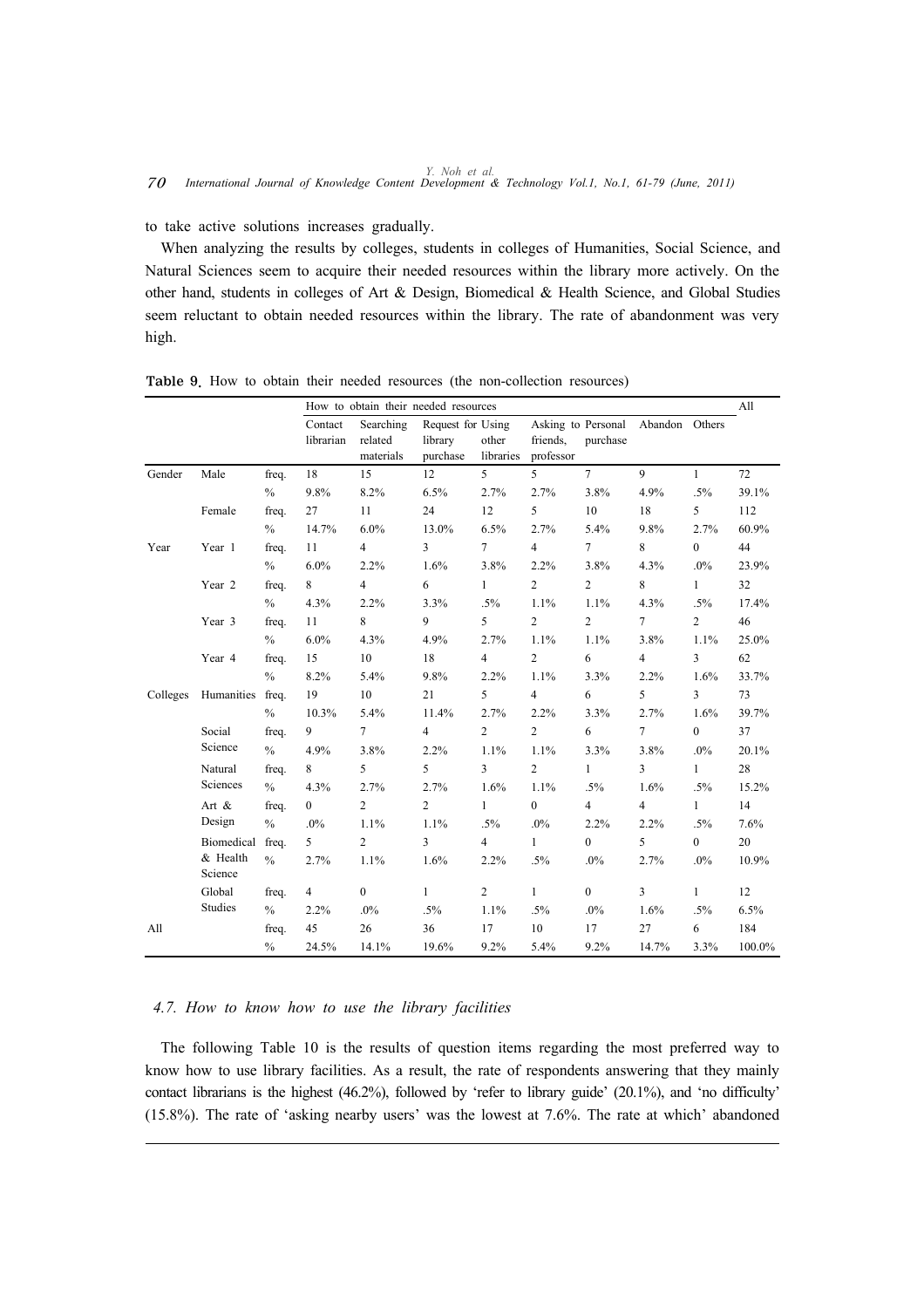the use of facilities' was chosen is not low at almost 10%.

When analyzing results by gender, year, and colleges, 'How to know how to use the facility' was showing a similar phenomenon with the above 'how to get the resources'.

|          |                              |               |                      | How to know how to use the library facilities |                            |                         |                         |                         |        |  |  |
|----------|------------------------------|---------------|----------------------|-----------------------------------------------|----------------------------|-------------------------|-------------------------|-------------------------|--------|--|--|
|          |                              |               | Contact<br>librarian | Asking to<br>users around                     | Refer to<br>library guides | No difficulty Abandon   |                         | Others                  |        |  |  |
| Gender   | Male                         | freq.         | 27                   | 8                                             | 18                         | 10                      | 9                       | $\overline{0}$          | 72     |  |  |
|          |                              | $\%$          | 14.7%                | 4.3%                                          | 9.8%                       | 5.4%                    | 4.9%                    | $.0\%$                  | 39.1%  |  |  |
|          | Female                       | freq.         | 58                   | 6                                             | 19                         | 19                      | $7\phantom{.0}$         | $\overline{\mathbf{3}}$ | 112    |  |  |
|          |                              | $\%$          | 31.5%                | 3.3%                                          | 10.3%                      | 10.3%                   | 3.8%                    | 1.6%                    | 60.9%  |  |  |
| Year     | Year 1                       | freq.         | 20                   | 8                                             | 9                          | $\overline{3}$          | $\overline{4}$          | $\mathbf{0}$            | 44     |  |  |
|          |                              | $\%$          | 10.9%                | 4.3%                                          | 4.9%                       | 1.6%                    | 2.2%                    | $.0\%$                  | 23.9%  |  |  |
|          | Year 2                       | freq.         | 12                   | 3                                             | 5                          | 6                       | 6                       | $\overline{0}$          | 32     |  |  |
|          |                              | $\%$          | 6.5%                 | 1.6%                                          | 2.7%                       | 3.3%                    | 3.3%                    | $.0\%$                  | 17.4%  |  |  |
|          | Year 3                       | freq.         | 21                   | $\overline{c}$                                | 13                         | 8                       | $\overline{c}$          | $\overline{0}$          | 46     |  |  |
|          |                              | $\%$          | 11.4%                | 1.1%                                          | 7.1%                       | 4.3%                    | 1.1%                    | $.0\%$                  | 25.0%  |  |  |
|          | Year 4                       | freq.         | 32                   | $\mathbf{1}$                                  | 10                         | 12                      | $\overline{4}$          | $\overline{3}$          | 62     |  |  |
|          |                              | $\%$          | 17.4%                | $.5\%$                                        | 5.4%                       | 6.5%                    | 2.2%                    | 1.6%                    | 33.7%  |  |  |
| Colleges | Humanities                   | freq.         | 35                   | $\overline{4}$                                | 11                         | 17                      | $\overline{4}$          | $\overline{c}$          | 73     |  |  |
|          |                              | $\%$          | 19.0%                | 2.2%                                          | 6.0%                       | 9.2%                    | 2.2%                    | 1.1%                    | 39.7%  |  |  |
|          | Social Science               | freq.         | 16                   | $\overline{c}$                                | 8                          | 5                       | 6                       | $\boldsymbol{0}$        | 37     |  |  |
|          |                              | $\frac{0}{0}$ | 8.7%                 | 1.1%                                          | 4.3%                       | 2.7%                    | 3.3%                    | $.0\%$                  | 20.1%  |  |  |
|          | Natural                      | freq.         | 13                   | $\overline{\mathbf{3}}$                       | 9                          | $\overline{\mathbf{3}}$ | $\overline{0}$          | $\overline{0}$          | 28     |  |  |
|          | Sciences                     | $\frac{0}{0}$ | 7.1%                 | 1.6%                                          | 4.9%                       | 1.6%                    | $.0\%$                  | $.0\%$                  | 15.2%  |  |  |
|          | Art & Design                 | freq.         | 6                    | $\overline{c}$                                | $\overline{4}$             | $\mathbf{1}$            | $\mathbf{1}$            | $\overline{0}$          | 14     |  |  |
|          |                              | $\frac{0}{0}$ | 3.3%                 | 1.1%                                          | 2.2%                       | $.5\%$                  | $.5\%$                  | $.0\%$                  | 7.6%   |  |  |
|          | Biomedical &                 | freq.         | 9                    | $\overline{c}$                                | 3                          | $\overline{\mathbf{3}}$ | $\overline{\mathbf{3}}$ | $\overline{0}$          | 20     |  |  |
|          | Health Science $\frac{6}{6}$ |               | 4.9%                 | 1.1%                                          | 1.6%                       | 1.6%                    | 1.6%                    | $.0\%$                  | 10.9%  |  |  |
|          | Global Studies               | freq.         | 6                    | $\mathbf{1}$                                  | $\overline{2}$             | $\overline{0}$          | $\overline{c}$          | $\mathbf{1}$            | 12     |  |  |
|          |                              | $\%$          | 3.3%                 | $.5\%$                                        | 1.1%                       | $.0\%$                  | 1.1%                    | $.5\%$                  | 6.5%   |  |  |
| All      |                              | freq.         | 85                   | 14                                            | 37                         | 29                      | 16                      | 3                       | 184    |  |  |
|          |                              | $\frac{0}{0}$ | 46.2%                | 7.6%                                          | 20.1%                      | 15.8%                   | 8.7%                    | 1.6%                    | 100.0% |  |  |

Table 10. How to know how to use the library facilities

#### *4.8. Satisfaction with lending period*

The following Table 11 is about 'user satisfaction with the lending period'. According to the current library regulations, the loan period for undergraduate students is 7 days.

As a result, it was shown that the loan period that users preferred most was 10 days (43.5%), followed by 15 days (35.3%), and 20 days (10.9%). A similar phenomenon appeared in results comparing by gender, year, and colleges. However, it was shown that students of Colleges of Natural Sciences, Biomedical & Health Science favored a long load period of 20 days the most highly.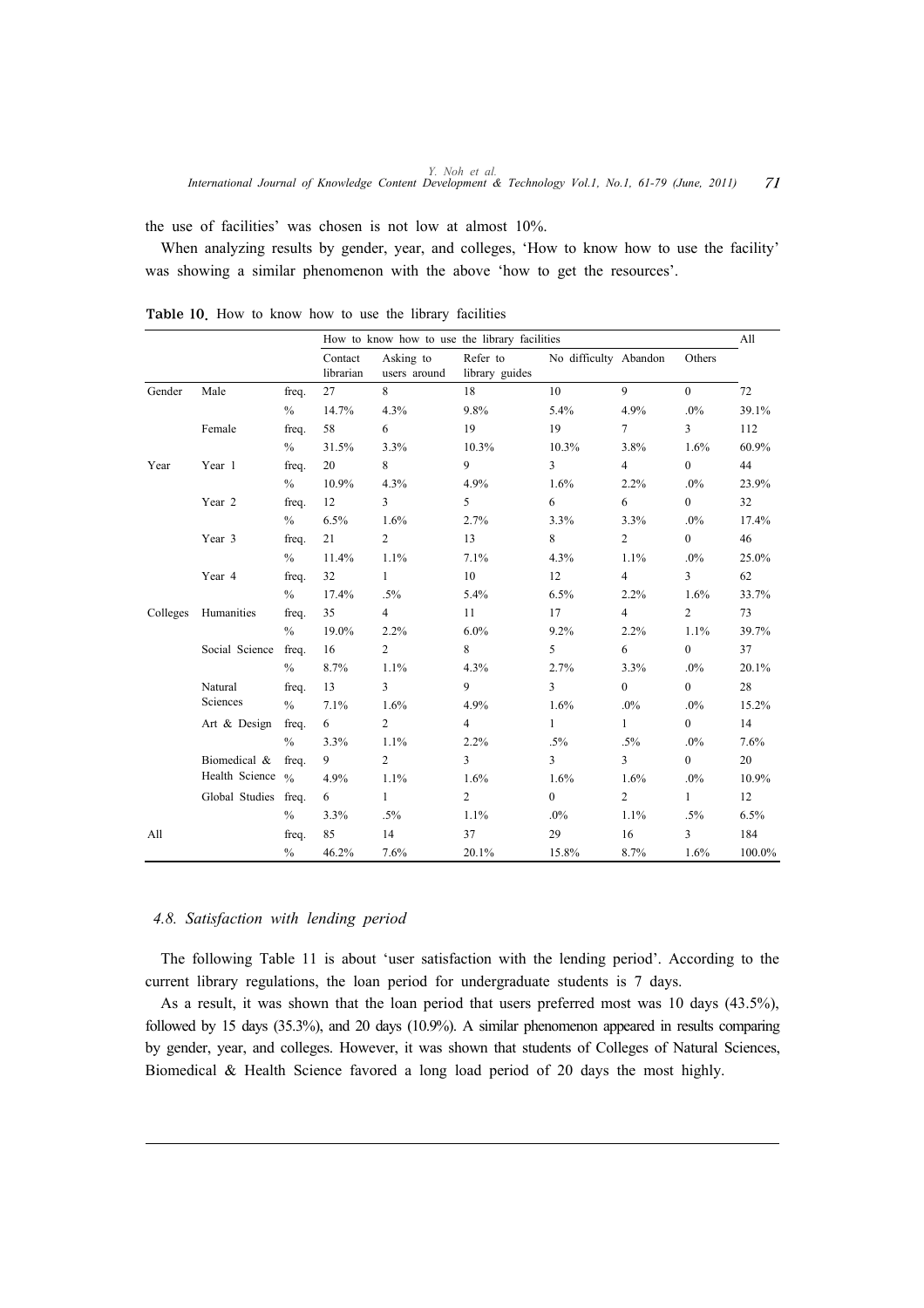|          |                  |               | Loan periods   |                |                 |                |                | All    |
|----------|------------------|---------------|----------------|----------------|-----------------|----------------|----------------|--------|
|          |                  |               | 5 days         | 7 days         | 10 days         | 15 days        | 20 days        |        |
| Gender   | Male             | freq.         | $\overline{2}$ | 9              | 34              | 21             | 6              | 72     |
|          |                  | $\%$          | 1.1%           | 4.9%           | 18.5%           | 11.4%          | 3.3%           | 39.1%  |
|          | Female           | freq.         | $\overline{2}$ | 6              | 46              | 44             | 14             | 112    |
|          |                  | $\%$          | 1.1%           | 3.3%           | 25.0%           | 23.9%          | 7.6%           | 60.9%  |
| Year     | Year 1           | freq.         | $\overline{2}$ | $\tau$         | 16              | 9              | 10             | 44     |
|          |                  | $\%$          | 1.1%           | 3.8%           | 8.7%            | 4.9%           | 5.4%           | 23.9%  |
|          | Year 2           | freq.         | $\mathbf{1}$   | $\overline{2}$ | 17              | 11             | $\mathbf{1}$   | 32     |
|          |                  | $\frac{0}{0}$ | $.5\%$         | 1.1%           | 9.2%            | 6.0%           | $.5\%$         | 17.4%  |
|          | Year 3           | freq.         | $\overline{0}$ | $\overline{2}$ | 18              | 21             | 5              | 46     |
|          |                  | $\%$          | $.0\%$         | 1.1%           | 9.8%            | 11.4%          | 2.7%           | 25.0%  |
|          | Year 4           | freq.         | $\mathbf{1}$   | $\overline{4}$ | 29              | 24             | $\overline{4}$ | 62     |
|          |                  | $\frac{0}{0}$ | $.5\%$         | 2.2%           | 15.8%           | 13.0%          | 2.2%           | 33.7%  |
| Colleges | Humanities       | freq.         | $\mathbf{1}$   | $\overline{3}$ | 36              | 28             | 5              | 73     |
|          |                  | $\frac{0}{0}$ | $.5\%$         | 1.6%           | 19.6%           | 15.2%          | 2.7%           | 39.7%  |
|          | Social Science   | freq.         | $\overline{2}$ | $\overline{3}$ | 16              | 14             | $\overline{2}$ | 37     |
|          |                  | $\frac{0}{0}$ | 1.1%           | 1.6%           | 8.7%            | 7.6%           | 1.1%           | 20.1%  |
|          | Natural Sciences | freq.         | $\overline{0}$ | 5              | $\tau$          | $10\,$         | 6              | 28     |
|          |                  | $\frac{0}{0}$ | $.0\%$         | 2.7%           | 3.8%            | 5.4%           | 3.3%           | 15.2%  |
|          | Art & Design     | freq.         | $\mathbf{1}$   | $\mathbf{1}$   | $7\overline{ }$ | $\overline{3}$ | $\overline{2}$ | 14     |
|          |                  | $\frac{0}{0}$ | $.5\%$         | $.5\%$         | 3.8%            | 1.6%           | 1.1%           | 7.6%   |
|          | Biomedical &     | freq.         | $\overline{0}$ | $\overline{2}$ | 6               | 8              | $\overline{4}$ | 20     |
|          | Health Science   | $\frac{0}{0}$ | $.0\%$         | 1.1%           | 3.3%            | 4.3%           | 2.2%           | 10.9%  |
|          | Global Studies   | freq.         | $\overline{0}$ | $\mathbf{1}$   | 8               | $\overline{2}$ | $\mathbf{1}$   | 12     |
|          |                  | $\frac{0}{0}$ | $.0\%$         | $.5\%$         | 4.3%            | 1.1%           | $.5\%$         | 6.5%   |
| All      |                  | freq.         | $\overline{4}$ | 15             | 80              | 65             | 20             | 184    |
|          |                  | $\%$          | 2.2%           | 8.2%           | 43.5%           | 35.3%          | 10.9%          | 100.0% |

Table 11. Satisfaction with lending period

# *4.9. Satisfaction with number of borrowed books*

The following Table 12 is about 'user satisfaction with number of borrowed books'. According to the current library regulations, the number of borrowed books allowed for undergraduate students is 7 volumes.

Results showed that users were satisfied with the current limit of volumes for borrowing. A similar phenomenon appeared in results comparing by gender, year, and colleges. However, it was shown that students of Colleges of Biomedical & Health Science favored less volumes (5 volumes) for borrowing the most highly.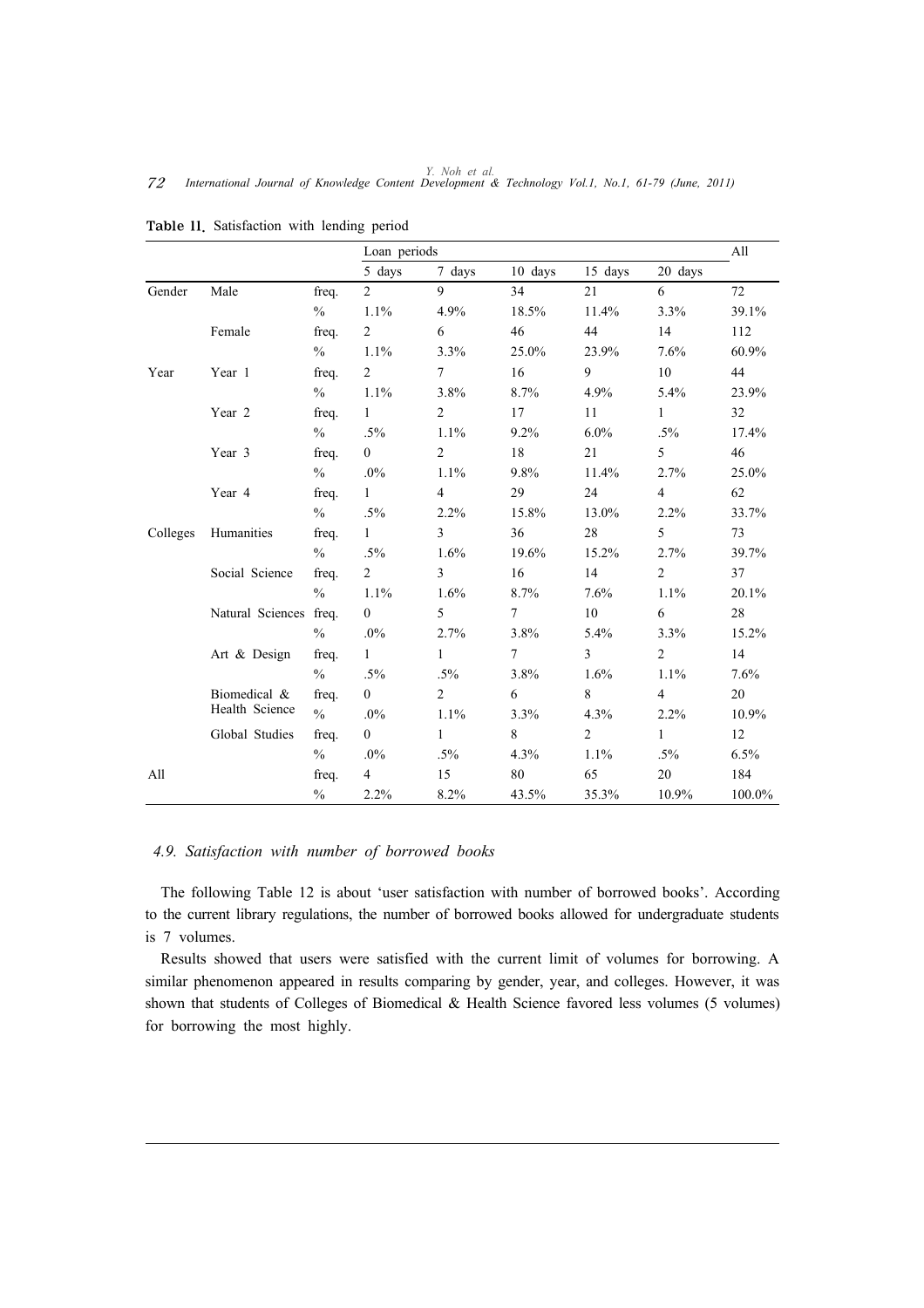|        |                        |               |                      | The number of borrowed books |                |                |                       | All    |
|--------|------------------------|---------------|----------------------|------------------------------|----------------|----------------|-----------------------|--------|
|        |                        |               | No answers 5 volumes |                              | 7 volumes      |                | 10 volumes 15 volumes |        |
| Gender | Male                   | freq.         | $\mathbf{1}$         | 17                           | 37             | 17             | $\overline{0}$        | 72     |
|        |                        | $\frac{0}{0}$ | $.5\%$               | 9.2%                         | 20.1%          | 9.2%           | $.0\%$                | 39.1%  |
|        | Female                 | freq.         | $\overline{0}$       | 34                           | 43             | 26             | 9                     | 112    |
|        |                        | $\frac{0}{0}$ | $.0\%$               | 18.5%                        | 23.4%          | 14.1%          | 4.9%                  | 60.9%  |
| Year   | Year 1                 | freq.         | $\overline{0}$       | 23                           | 14             | 6              | $\mathbf{1}$          | 44     |
|        |                        | $\frac{0}{0}$ | $.0\%$               | 12.5%                        | 7.6%           | 3.3%           | $.5\%$                | 23.9%  |
|        | Year 2                 | freq.         | $\mathbf{1}$         | 8                            | 13             | $\tau$         | $\overline{3}$        | 32     |
|        |                        | $\%$          | $.5\%$               | 4.3%                         | 7.1%           | 3.8%           | 1.6%                  | 17.4%  |
|        | Year 3                 | freq.         | $\overline{0}$       | 6                            | 29             | 9              | $\overline{2}$        | 46     |
|        |                        | $\frac{0}{0}$ | $.0\%$               | 3.3%                         | 15.8%          | 4.9%           | 1.1%                  | 25.0%  |
|        | Year 4                 | freq.         | $\theta$             | 14                           | 24             | 21             | 3                     | 62     |
|        |                        | $\%$          | $.0\%$               | 7.6%                         | 13.0%          | 11.4%          | 1.6%                  | 33.7%  |
|        | Colleges Humanities    | freq.         | $\mathbf{1}$         | 13                           | 28             | 26             | 5                     | 73     |
|        |                        | $\%$          | $.5\%$               | 7.1%                         | 15.2%          | 14.1%          | 2.7%                  | 39.7%  |
|        | Social Science         | freq.         | $\overline{0}$       | 13                           | 17             | $\overline{7}$ | $\overline{0}$        | 37     |
|        |                        | $\frac{0}{0}$ | $.0\%$               | 7.1%                         | 9.2%           | 3.8%           | $.0\%$                | 20.1%  |
|        | Natural Sciences freq. |               | $\overline{0}$       | 6                            | 18             | $\overline{2}$ | $\overline{2}$        | 28     |
|        |                        | $\frac{0}{0}$ | $.0\%$               | 3.3%                         | 9.8%           | 1.1%           | 1.1%                  | 15.2%  |
|        | Art & Design           | freq.         | $\overline{0}$       | 5                            | 6              | $\mathbf{1}$   | $\overline{2}$        | 14     |
|        |                        | $\%$          | $.0\%$               | 2.7%                         | 3.3%           | $.5\%$         | 1.1%                  | 7.6%   |
|        | Biomedical &           | freq.         | $\theta$             | 9                            | 8              | $\overline{3}$ | $\overline{0}$        | 20     |
|        | Health Science         | $\%$          | $.0\%$               | 4.9%                         | 4.3%           | 1.6%           | $.0\%$                | 10.9%  |
|        | Global Studies         | freq.         | $\overline{0}$       | 5                            | $\overline{3}$ | $\overline{4}$ | $\overline{0}$        | 12     |
|        |                        | $\frac{0}{0}$ | $.0\%$               | 2.7%                         | 1.6%           | 2.2%           | $.0\%$                | 6.5%   |
| All    |                        | freq.         | $\mathbf{1}$         | 51                           | 80             | 43             | 9                     | 184    |
|        |                        | $\frac{0}{0}$ | $.5\%$               | 27.7%                        | 43.5%          | 23.4%          | 4.9%                  | 100.0% |

Table 12. Satisfaction with number of borrowed books

# *4.10. Satisfaction with library services*

The items for investigating satisfaction of library services are four as follows: 'Librarians', 'User services', 'Document delivery and interlibrary loan', 'homepage configuration and use', and 'opening hours'. User satisfaction of library services was surveyed by a Likert five-point scale. As a result, It was shown that they were satisfied with librarians' user services at 52.2%, 'document delivery and interlibrary loan' at 41.3%, and 'opening hours' at 38%. However, dissatisfaction about 'opening hours' was significantly higher at 28.8%.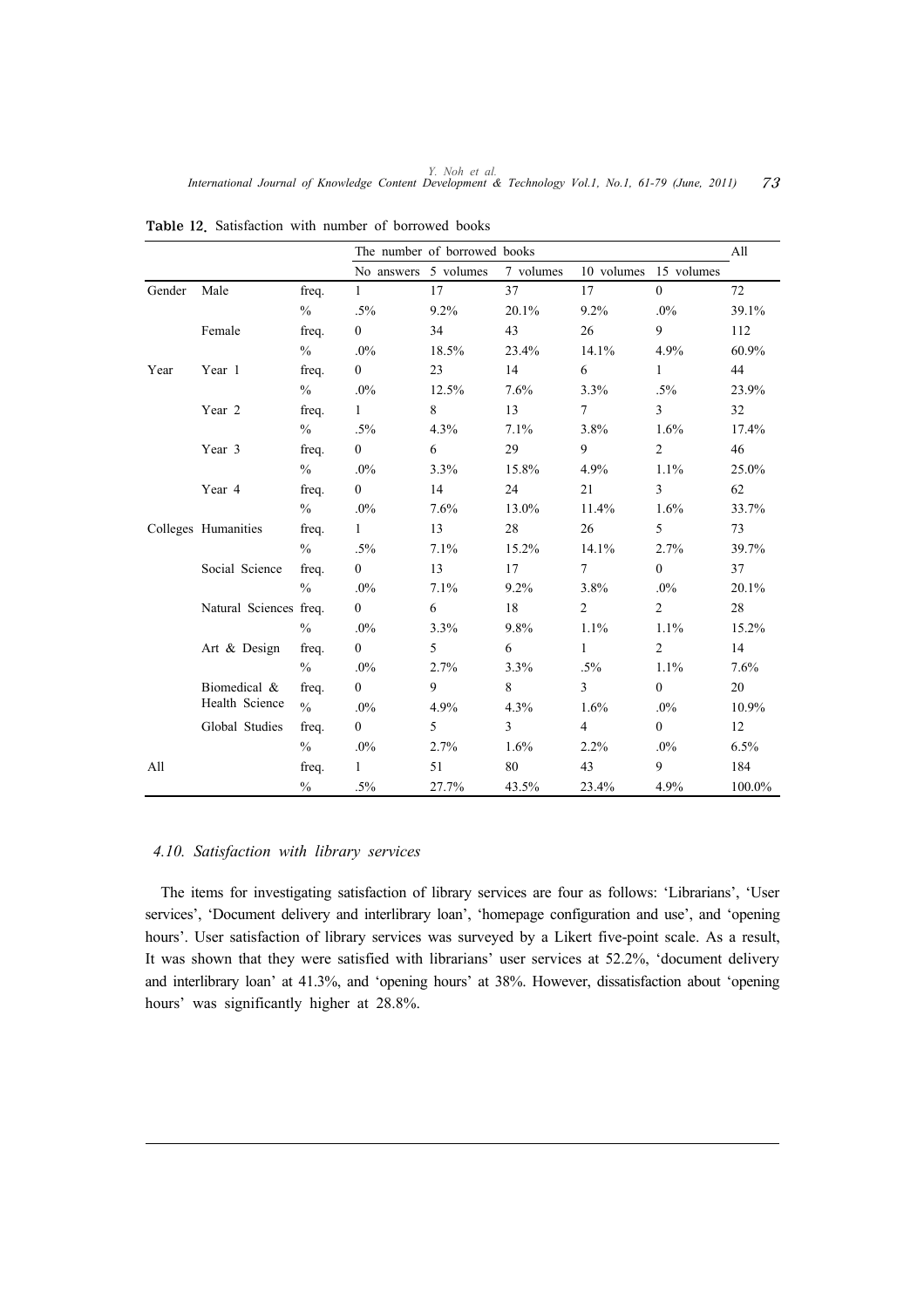|                          |               | Satisfaction with library service |                   |              |                    |                 |                      |       |  |  |  |  |
|--------------------------|---------------|-----------------------------------|-------------------|--------------|--------------------|-----------------|----------------------|-------|--|--|--|--|
|                          |               | No<br>answer                      | Very<br>Satisfied | Satisfaction | Common<br>/neutral | Dissatisfaction | Very<br>dissatisfied | Total |  |  |  |  |
| Librarians' library      | freq.         | 3                                 | 23                | 73           | 75                 | 9               |                      | 184   |  |  |  |  |
| service                  | $\%$          | 1.6                               | 12.5              | 39.7         | 40.8               | 4.9             | .5                   | 100.0 |  |  |  |  |
| Document delivery        | freq.         | $\overline{4}$                    | 11                | 65           | 85                 | 16              | 3                    | 184   |  |  |  |  |
| and interlibrary loan    | $\frac{0}{0}$ | 2.2                               | 6.0               | 35.3         | 46.2               | 8.7             | 1.6                  | 100.0 |  |  |  |  |
| Homepage                 | freq.         | 4                                 | 20                | 67           | 80                 | 12              |                      | 184   |  |  |  |  |
| configuration<br>and use | $\frac{0}{0}$ | 2.2                               | 10.9              | 36.4         | 43.5               | 6.5             | .5                   | 100.0 |  |  |  |  |
| Opening                  | freq.         | 4                                 | 14                | 56           | 57                 | 43              | 10                   | 184   |  |  |  |  |
| hours                    | $\%$          | 2.2                               | 7.6               | 30.4         | 31.0               | 23.4            | 5.4                  | 100.0 |  |  |  |  |

Table 13. Satisfaction with library services

# *4.11. Recency of the collection*

The items for investigating satisfaction of collection's recency are six as follows in Table 14. User satisfaction with it was surveyed by a Likert five-point scale. 'Recency of general books' showed the highest satisfaction at 64.6%. On the other hand, 'Recency of audio-visual materials' showed the lowest satisfaction compared to the others.

|                           |               | collection's recency |                   |              |                    |                 |                      |       |
|---------------------------|---------------|----------------------|-------------------|--------------|--------------------|-----------------|----------------------|-------|
|                           |               | No<br>answer         | Very<br>Satisfied | Satisfaction | Common<br>/neutral | Dissatisfaction | Very<br>dissatisfied | Total |
| Recency of                | freq.         | 3                    | 33                | 86           | 42                 | 18              | $\overline{2}$       | 184   |
| general books             | $\frac{0}{0}$ | 1.6                  | 17.9              | 46.7         | 22.8               | 9.8             | 1.1                  | 100.0 |
| Recency of                | freq.         | 4                    | 13                | 51           | 93                 | 20              | $\overline{c}$       | 184   |
| thesis                    | $\frac{0}{0}$ | 2.2                  | 7.1               | 27.7         | 50.5               | 10.9            | 1.1                  | 100.0 |
| Recency of                | freq.         | 4                    | 17                | 69           | 82                 | 11              | -1                   | 184   |
| serials                   | $\frac{0}{0}$ | 2.2                  | 9.2               | 37.5         | 44.6               | 6.0             | .5                   | 100.0 |
| Recency of                | freq.         | 4                    | 22                | 62           | 81                 | 15              | $\mathbf{0}$         | 184   |
| electronic<br>materials   | $\frac{0}{0}$ | 2.2                  | 12.0              | 33.7         | 44.0               | 8.2             | $\overline{0}$       | 100.0 |
| Recency of                | freq.         | 4                    | 22                | 61           | 68                 | 28              | л.                   | 184   |
| audio-visual<br>materials | $\frac{0}{0}$ | 2.2                  | 12.0              | 33.2         | 37.0               | 15.2            | .5                   | 100.0 |
| Recency of                | freq.         | 5                    | 18                | 50           | 100                | 10              | -1                   | 184   |
| reference books           | $\frac{0}{0}$ | 2.7                  | 9.8               | 27.2         | 54.3               | 5.4             | .5                   | 100.0 |

Table 14. Recency of collection

#### *4.12. Diversity of holdings*

The items for investigating satisfaction with the collection's diversity are six as follows in Table 15. User satisfaction with it was surveyed by a Likert five-point scale. 'Diversity of general books' showed the highest satisfaction at 59.3%. On the other hand, 'Diversity of audio-visual materials' showed the lowest satisfaction compared to the others. It was found that the satisfaction with the collection's diversity was relatively low.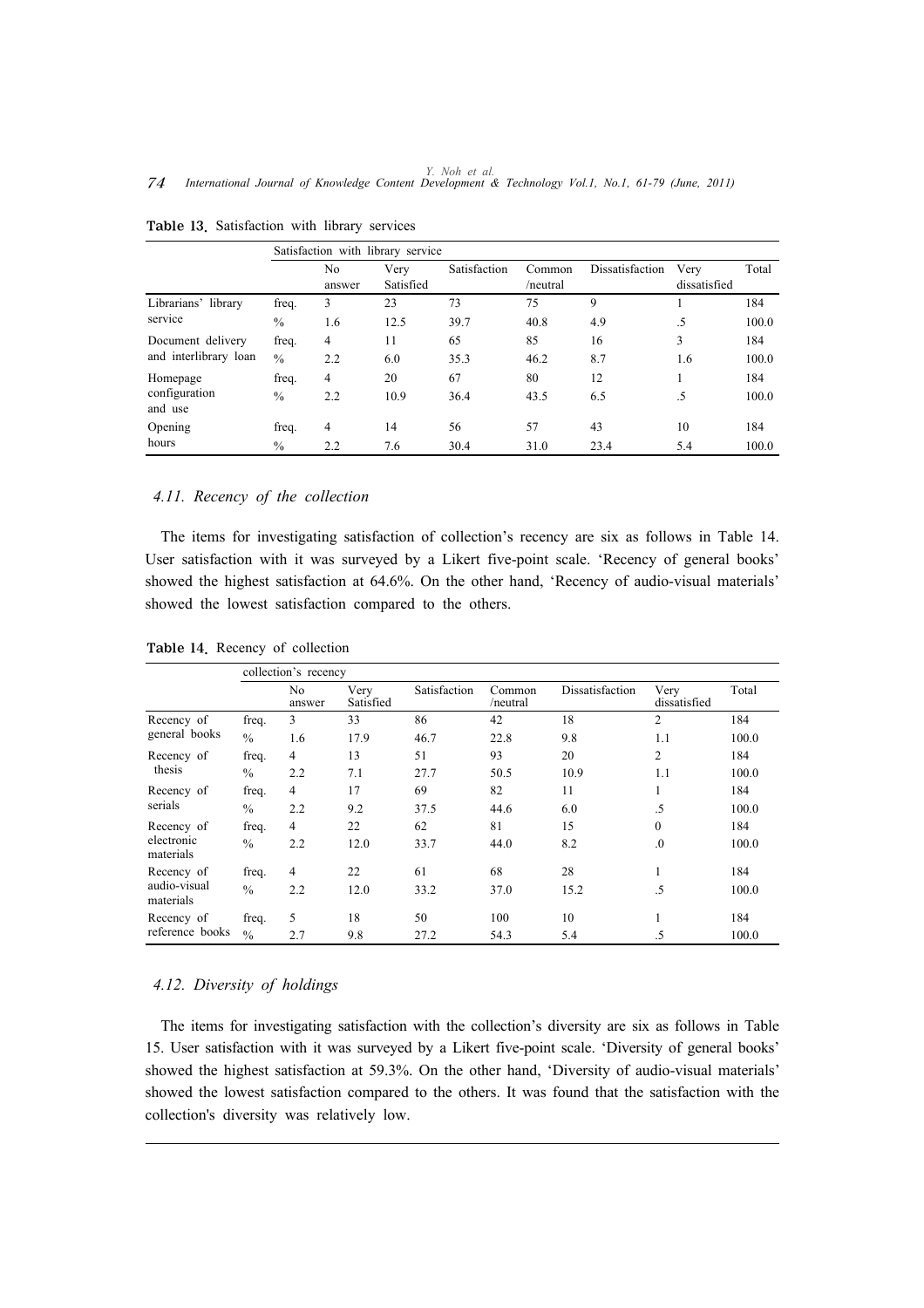|                           |               | Diversity of collection |                   |              |                    |                 |                      |       |
|---------------------------|---------------|-------------------------|-------------------|--------------|--------------------|-----------------|----------------------|-------|
|                           |               | No<br>answer            | Very<br>Satisfied | Satisfaction | Common<br>/neutral | Dissatisfaction | Very<br>dissatisfied | Total |
| Diversity of              | freq.         | 3                       | 27                | 82           | 56                 | 14              | 2                    | 184   |
| general books             | $\frac{0}{0}$ | 1.6                     | 14.7              | 44.6         | 30.4               | 7.6             | 1.1                  | 100.0 |
| Diversity of              | freq.         | 4                       | 15                | 70           | 80                 | 13              | 2                    | 184   |
| serials                   | $\frac{0}{0}$ | 2.2                     | 8.2               | 38.0         | 43.5               | 7.1             | 1.1                  | 100.0 |
| Diversity of              | freq.         | 4                       | 10                | 53           | 97                 | 19              | 1                    | 184   |
| thesis                    | $\frac{0}{0}$ | 2.2                     | 5.4               | 28.8         | 52.7               | 10.3            | .5                   | 100.0 |
| Diversity of              | freq.         | 4                       | 19                | 57           | 88                 | 13              | 3                    | 184   |
| electronic<br>materials   | $\frac{0}{0}$ | 2.2                     | 10.3              | 31.0         | 47.8               | 7.1             | 1.6                  | 100.0 |
| Diversity of              | freq.         | 4                       | 14                | 63           | 82                 | 20              | 1                    | 184   |
| audio-visual<br>materials | $\frac{0}{0}$ | 2.2                     | 7.6               | 34.2         | 44.6               | 10.9            | .5                   | 100.0 |
| Diversity of              | freq.         | 4                       | 11                | 53           | 103                | 11              | $\overline{2}$       | 184   |
| reference<br>resources    | $\frac{0}{0}$ | 2.2                     | 6.0               | 28.8         | 56.0               | 6.0             | 1.1                  | 100.0 |

Table 15. Diversity of collection

# *4.13. Satisfaction with facilities and environment*

The items for investigating satisfaction with 'Facilities and Environment' are shown in the following Table 16. User satisfaction with them was surveyed by a Likert five-point scale. User satisfaction with facilities and environment was very low, excepting the 'Loan Desk'. Especially, satisfaction with the Reading Room, Study Room, Soundproofing, and Air conditioning was very low. Therefore, the library needs to make an effort to improve the library's circumstance and facilities.

|                    |               | No<br>answer   | Very<br>Satisfied | Satisfaction | Common<br>/neutral | Dissatisfaction | Very<br>dissatisfied | Total |
|--------------------|---------------|----------------|-------------------|--------------|--------------------|-----------------|----------------------|-------|
| Loan Desk          | freq.         | 3              | 26                | 98           | 48                 | 8               | 1                    | 184   |
|                    | $\frac{0}{0}$ | 1.6            | 14.1              | 53.3         | 26.1               | 4.3             | .5                   | 100.0 |
| Reading Room       | freq.         | $\theta$       | $\theta$          | 70           | 58                 | 29              | 5                    | 184   |
|                    | $\frac{0}{0}$ | $\Omega$       | $\theta$          | 38.0         | 31.5               | 15.8            | 2.7                  | 100.0 |
| Bookshelves &      | freq.         | 4              | 13                | 74           | 73                 | 19              | 1                    | 184   |
| Reading Tables     | $\frac{0}{0}$ | 2.2            | 7.1               | 40.2         | 39.7               | 10.3            | .5                   | 100.0 |
| Study room         | freq.         | 6              | 16                | 55           | 77                 | 28              | 2                    | 184   |
|                    | $\frac{0}{0}$ | 3.3            | 8.7               | 29.9         | 41.8               | 15.2            | 1.1                  | 100.0 |
| Job Library        | freq.         | $\overline{4}$ | 35                | 77           | 55                 | 12              | 1                    | 184   |
|                    | $\frac{0}{0}$ | 2.2            | 19.0              | 41.8         | 29.9               | 6.5             | $.5\,$               | 100.0 |
| Multimedia         | freq.         | $\overline{4}$ | 33                | 96           | 40                 | 10              |                      | 184   |
| Information Square | $\frac{0}{0}$ | 2.2            | 17.9              | 52.2         | 21.7               | 5.4             | .5                   | 100.0 |
| Audio-visual       | freq.         | 5              | 27                | 71           | 63                 | 16              | $\overline{c}$       | 184   |
| facilities         | $\frac{0}{0}$ | 2.7            | 14.7              | 38.6         | 34.2               | 8.7             | 1.1                  | 100.0 |
| Air-conditioning   | freq.         | 5              | 26                | 82           | 39                 | 29              | 3                    | 184   |
|                    | $\frac{0}{0}$ | 2.7            | 14.1              | 44.6         | 21.2               | 15.8            | 1.6                  | 100.0 |
| Soundproofing      | freq.         | 5              | 8                 | 42           | 69                 | 49              | 11                   | 184   |
|                    | $\frac{0}{0}$ | 2.7            | 4.3               | 22.8         | 37.5               | 26.6            | 6.0                  | 100.0 |

Table 16. Satisfaction for facilities and environment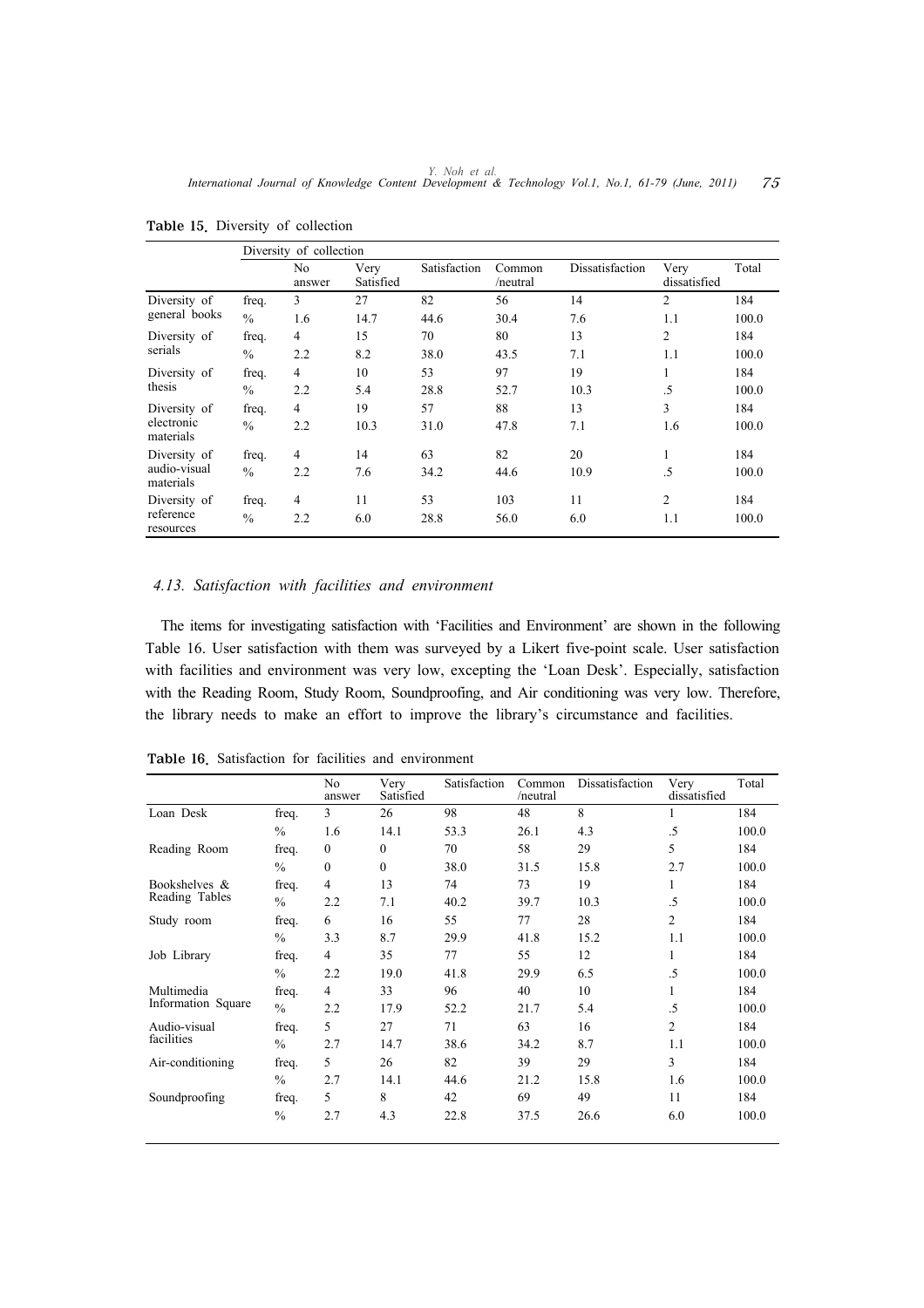|    |                                                                                                     |  |  | Y. Noh et al. |  |  |  |  |
|----|-----------------------------------------------------------------------------------------------------|--|--|---------------|--|--|--|--|
| 76 | International Journal of Knowledge Content Development & Technology Vol.1, No.1, 61-79 (June, 2011) |  |  |               |  |  |  |  |

|             |       | No<br>answer | Very<br>Satisfied | Satisfaction | Common<br>/neutral | Dissatisfaction | Very<br>dissatisfied | Total |
|-------------|-------|--------------|-------------------|--------------|--------------------|-----------------|----------------------|-------|
| Rest areas  | freq. | 4            | 19                | 84           |                    |                 |                      | 184   |
|             | $\%$  | 2.2          | 10.3              | 45.7         | 31.0               | 8.2             | 2.7                  | 100.0 |
| Cleanliness | freq. | 4            | 26                | 83           | 55                 | 13              |                      | 184   |
|             | $\%$  | 2.2          | 14.1              | 45.1         | 29.9               |                 | l.6                  | 100.0 |

# *4.14. The need for additional space*

The items for investigating the need for additional space are as follows in Table 17. As a result, 'Book Cafe & Relaxation space' showed the highest demand at 38.6%, followed by 'Study room & discussion area' (18.5%), and 'Cultural Program Space' (16.3%).

Table 17. The need for additional space

|               | The need for additional space |                                    |                       |                               |                              |                                       |        |       |  |  |  |  |  |
|---------------|-------------------------------|------------------------------------|-----------------------|-------------------------------|------------------------------|---------------------------------------|--------|-------|--|--|--|--|--|
|               | No<br>answer                  | Book Cafe<br>& Relaxation<br>space | Media studio<br>space | Personal<br>notebook<br>space | Cultural<br>Program<br>Space | Study room<br>$\&$ discussion<br>area | Others | Total |  |  |  |  |  |
| freq          |                               |                                    | 20                    | 23                            | 30                           | 34                                    |        | 184   |  |  |  |  |  |
| $\frac{0}{0}$ |                               | 38.6                               | 10.9                  | 12.5                          | 16.3                         | 18.5                                  | ? ?    | 100.0 |  |  |  |  |  |

#### *4.15. User training*

In the section surveying user training, questions about number of user education, user education awareness, and awareness of the need for user education were investigated. As shown in Table 18, the rate of users who don't know if there is user education was very high at 70.7%. The rate of users who have no experience with user education was 83.7%.

We analyzed by cross-analysis to investigate whether or not there are any relationships between these two variables. As shown in Table 18, users who don't know about the library's user education program have never been trained at the library. However, the approximately 40% of users who know about it did not receive user education. This means that the library does not make enough effort to promote their user education services.

|                        |        |               |                | Number of user education |              |              |                  |         |  |  |
|------------------------|--------|---------------|----------------|--------------------------|--------------|--------------|------------------|---------|--|--|
|                        |        |               | No answer      |                          | 2            | 3 or more    | No experience    |         |  |  |
| user                   | No     | freq.         | 2              | 0                        | $\mathbf{0}$ | $\theta$     | $\boldsymbol{0}$ |         |  |  |
| education<br>awareness | answer | $\frac{0}{0}$ | $1.1\%$        | $.0\%$                   | $.0\%$       | $.0\%$       | $.0\%$           | $1.1\%$ |  |  |
|                        | Know   | freq.         | 2              | 17                       | 8            |              | 24               | 52      |  |  |
|                        |        | $\%$          | $1.1\%$        | $9.2\%$                  | $4.3\%$      | $.5\%$       | 13.0%            | 28.3%   |  |  |
|                        | Don't  | freq.         | $\mathbf{0}$   | $\mathbf{0}$             | $\mathbf{0}$ | $\mathbf{0}$ | 130              | 130     |  |  |
|                        | know   | $\frac{0}{0}$ | $.0\%$         | $.0\%$                   | $.0\%$       | $.0\%$       | 70.7%            | 70.7%   |  |  |
| All                    |        | freq.         | $\overline{4}$ | 17                       | 8            |              | 154              | 184     |  |  |
|                        |        | $\%$          | $2.2\%$        | $9.2\%$                  | 4.3%         | $.5\%$       | 83.7%            | 100.0%  |  |  |

Table 18. User education awareness and Number of user education taken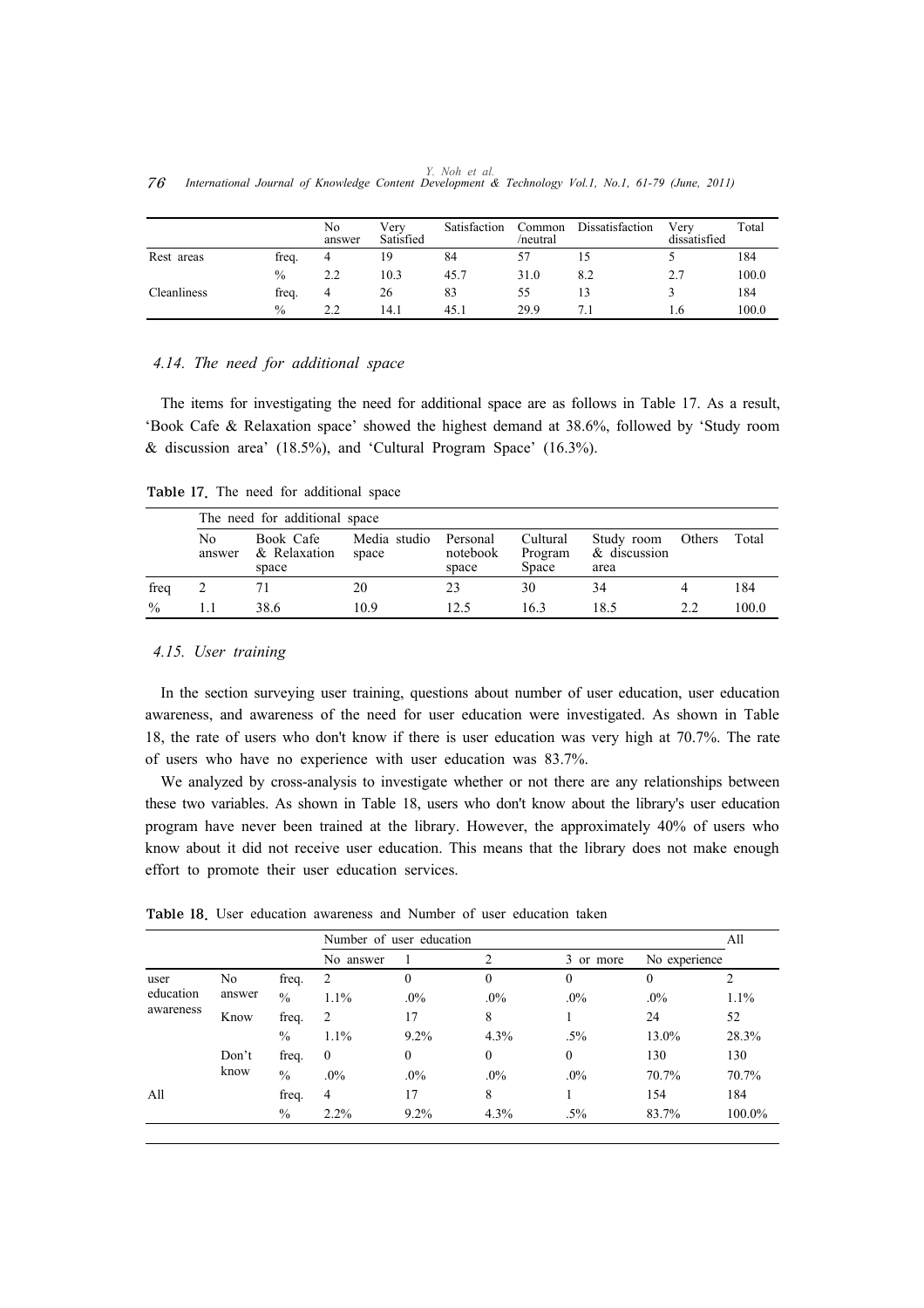The following Table 19 is the results of surveying the users' awareness of user education's necessity. 63.1% respondents answered that user education programs are necessary, 17.4% of them said that they are strongly needed. Users responding that user education programs are not necessary were only 4.4%. Therefore, libraries are required to provide user education programs more actively. In addition, users who know about the user education program responded that user education programs are required. 41% of users not knowing about the user education program responded that user education programs are required.

|           |        |                      |                |                   | awareness of the need for user education |          |               |                     | All     |
|-----------|--------|----------------------|----------------|-------------------|------------------------------------------|----------|---------------|---------------------|---------|
|           |        |                      | No<br>answer   | Very<br>necessary | necessary                                | Commons  | Unnecessarily | Very<br>unnecessary |         |
| user      | No     | freq.                | 2              | $\mathbf{0}$      | $\theta$                                 | $\Omega$ | $\theta$      | 0                   | 2       |
| education | answer | $\frac{0}{0}$        | $1.1\%$        | $.0\%$            | $.0\%$                                   | $.0\%$   | $.0\%$        | $.0\%$              | $1.1\%$ |
| awareness | Know   | freq.                | 7              | 12                | 27                                       | 6        | $\mathbf{0}$  | $\theta$            | 52      |
|           |        | $\%$                 | 3.8%           | 6.5%              | 14.7%                                    | 3.3%     | $.0\%$        | $.0\%$              | 28.3%   |
|           | Don't  | freq.                | $\overline{4}$ | 20                | 57                                       | 41       | 6             | $\overline{c}$      | 130     |
|           | know   | $\frac{0}{0}$        | $2.2\%$        | 10.9%             | 31.0%                                    | 22.3%    | 3.3%          | $1.1\%$             | 70.7%   |
| All       |        | freq.                | 13             | 32                | 84                                       | 47       | 6             | 2                   | 184     |
|           |        | All<br>$\frac{0}{0}$ | $7.1\%$        | 17.4%             | 45.7%                                    | 25.5%    | 3.3%          | 1.1%                | 100.0%  |

Table 19. Awareness of the need for user education

#### *4.16. Other requirements*

In addition, requirements that users commented upon at the questionnaire question 'Other suggestions' are summarized as follows:

- ① lack of recent data
- ② Homepage renewal
- ③ Replacing and expanding facilities (tables, chairs, computers, cooling and heating)
- ④ Extending the library opening hours
- ⑤ Lack of user education
- ⑥ Lack of staff's kindness
- ⑦ Lack of reading room
- ⑧ Establishing the lounge for relaxation
- ⑨ Supplement of major publications
- ⑩ Improve cleanliness
- ⑪ Lack of study rooms
- ⑫ Not well soundproofed
- ⑬ Improving the service process and speed
- ⑭ Old compared to the other campuses
- ⑮ New library building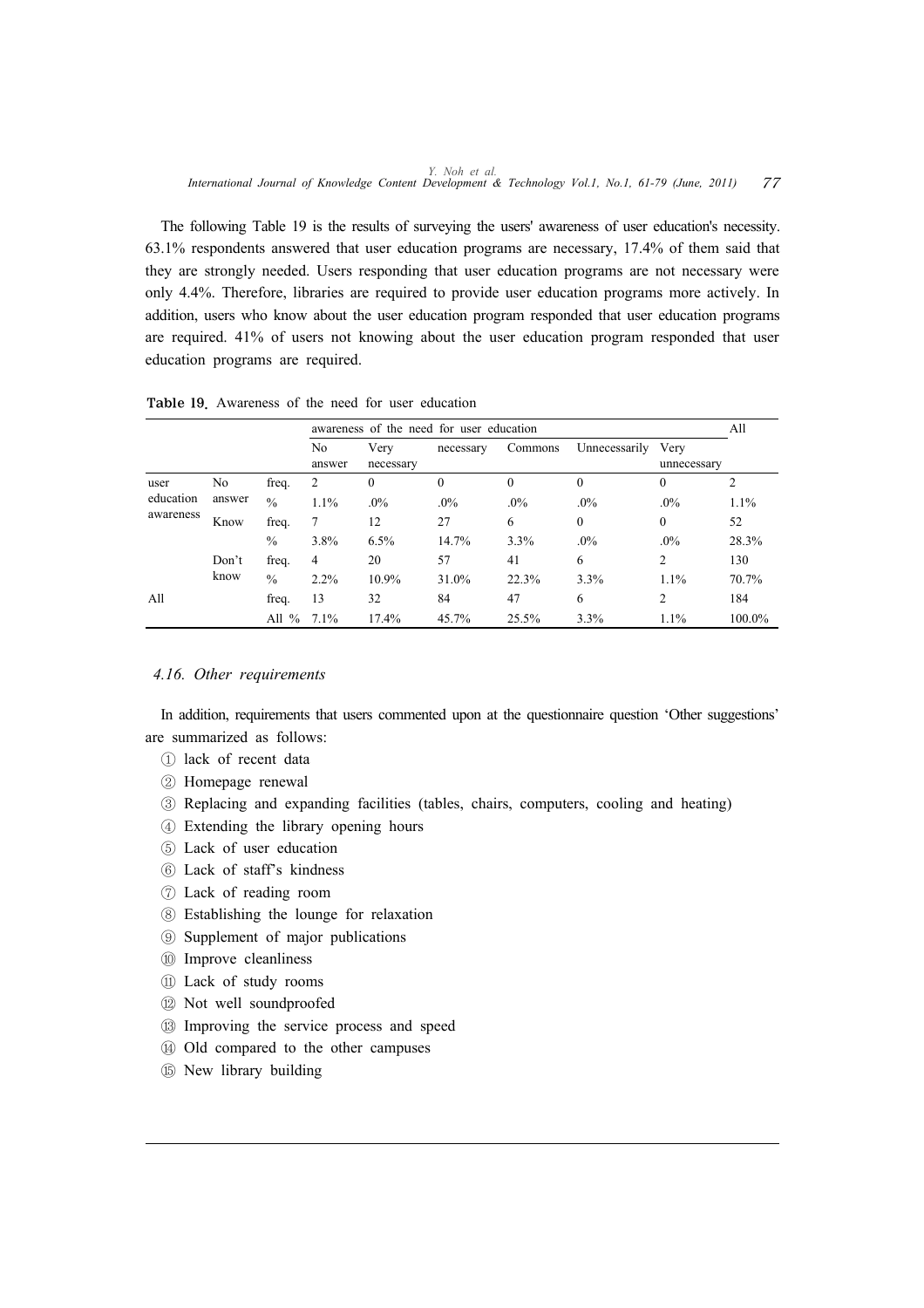# 5. Discussion & Conclusions

Academic libraries are places for providing information needed by universities' members. Academic libraries have a role in effectively providing information resources which their academic members need for teaching and research activities. These days, academic libraries play these fundamental roles, as well as transforming into a complex space for communication, relaxation, and information commons.

According to the advancing of information technology, Korean academic libraries have been continually striving to reflect environmental changes to their libraries and meet users' needs in terms of building, remodeling, information resources, facilities, and services. This study purposed to discover whether or not academic libraries are actually reflecting these changing roles, selected K University as the research target and surveyed user satisfaction there.

Findings are summarized as the following seven items. First, the frequency of library visits at University K was on the high side. When analyzing it by gender, year, and colleges, female students, higher years, and College of Humanities recorded higher compare to others.

Second, the primary purpose of using the academic library was associated with learning or reading, therefore it can be said that users' library using purposes are related to learning and reading. On the other hand, the rate of respondents who visit for leisure was very low (about 5%). This phenomenon could be occurring because academic library users recognize the library as a place for learning, but it could be because their library is not equipped with enough facilities for leisure, or is not served as information commons space.

Third, the most used library space was 'resource reading room', followed by 'multimedia information square', and 'reading room'. The main reason why the serials room is not used is most likely because most serials' articles can be accessed online due to the development of information technology.

Fourth, the most used library materials were 'general books', the most unused were 'reference books'. The reasons why users do not use the reference materials seem to be due to internet's resources. In the past, users came to the library to use reference resources such as maps, dictionaries, encyclopedias, guides, bibliographic reference sources, and so on. However, such data are available on the internet. For example Google Maps, Wikipedia Encyclopedia, various Glossaries, and Databases are available on the Internet.

Fifth, the most preferred way to obtain their needed materials when failing to find the wanted materials was 'Contact librarian', 'Searching related materials', and 'Request for library purchase'. All of these belong to aggressive solutions. Therefore, it can be said that users have a very high intention for solving any problems within the library. However, students in colleges of Art & Design, Biomedical & Health Science, and Global Studies seem reluctant to obtain needed resources within the library. The rate of abandonment was very high. A similar phenomenon occurred in terms of facility use.

Sixth, university K's users are usually satisfied with the loan period, number of borrowed books allowed, librarians' library service, document delivery and interlibrary loan, Homepage configuration and use. However, dissatisfaction about 'opening hours' was significantly higher.

Seventh, the rate of users who don't know whether there is user education was very high, the rate of users who have no experience with user education was quite low. Additionally, most users